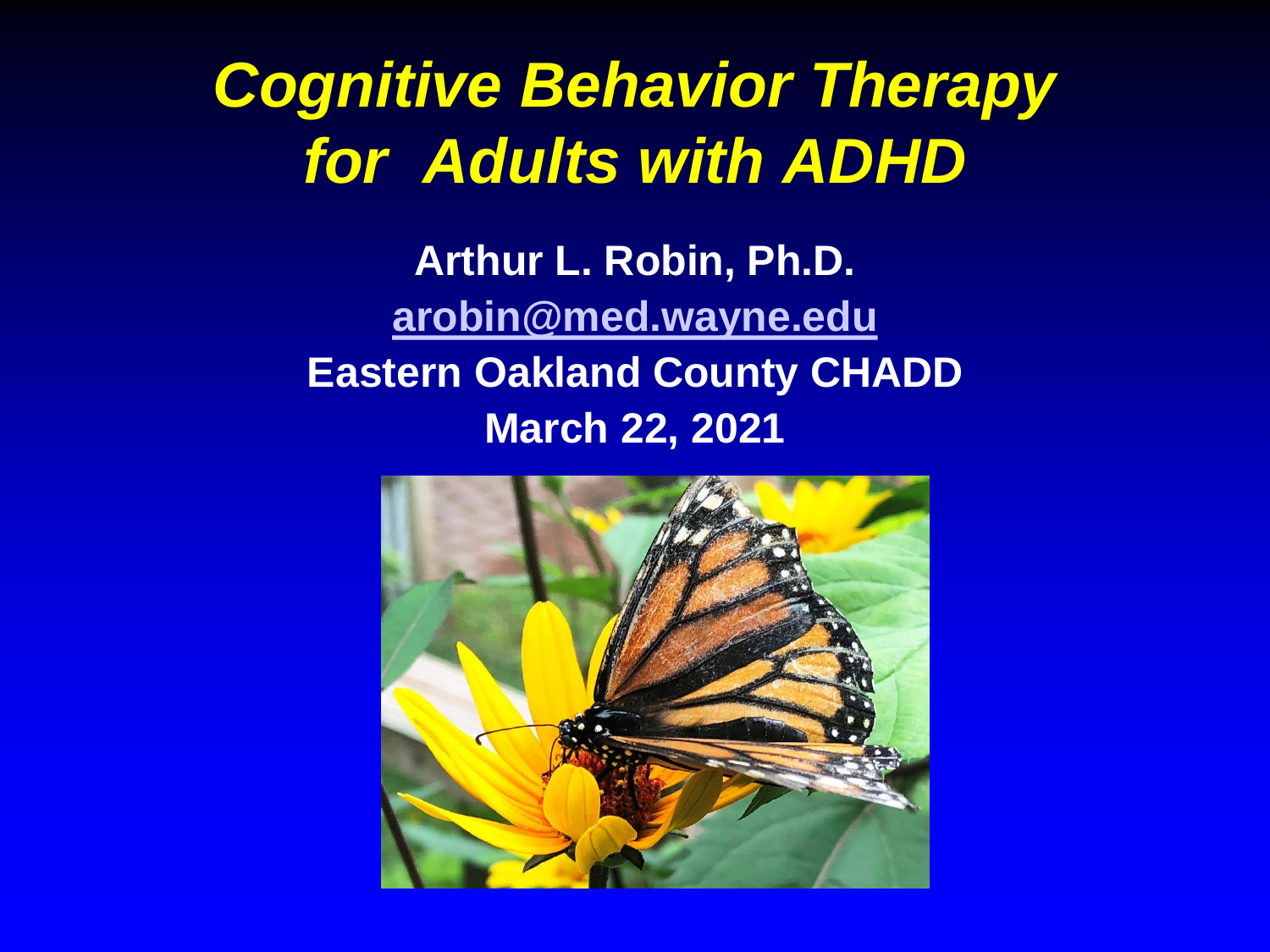# *What Is Cognitive Behavior Therapy?*

- **An approach to therapy that helps people achieve their goals by changing faulty thinking and self- defeating behaviors/ habits.**
- **Cognitive--- Thinking**
- **Behavioral--- Action, behavior, habit**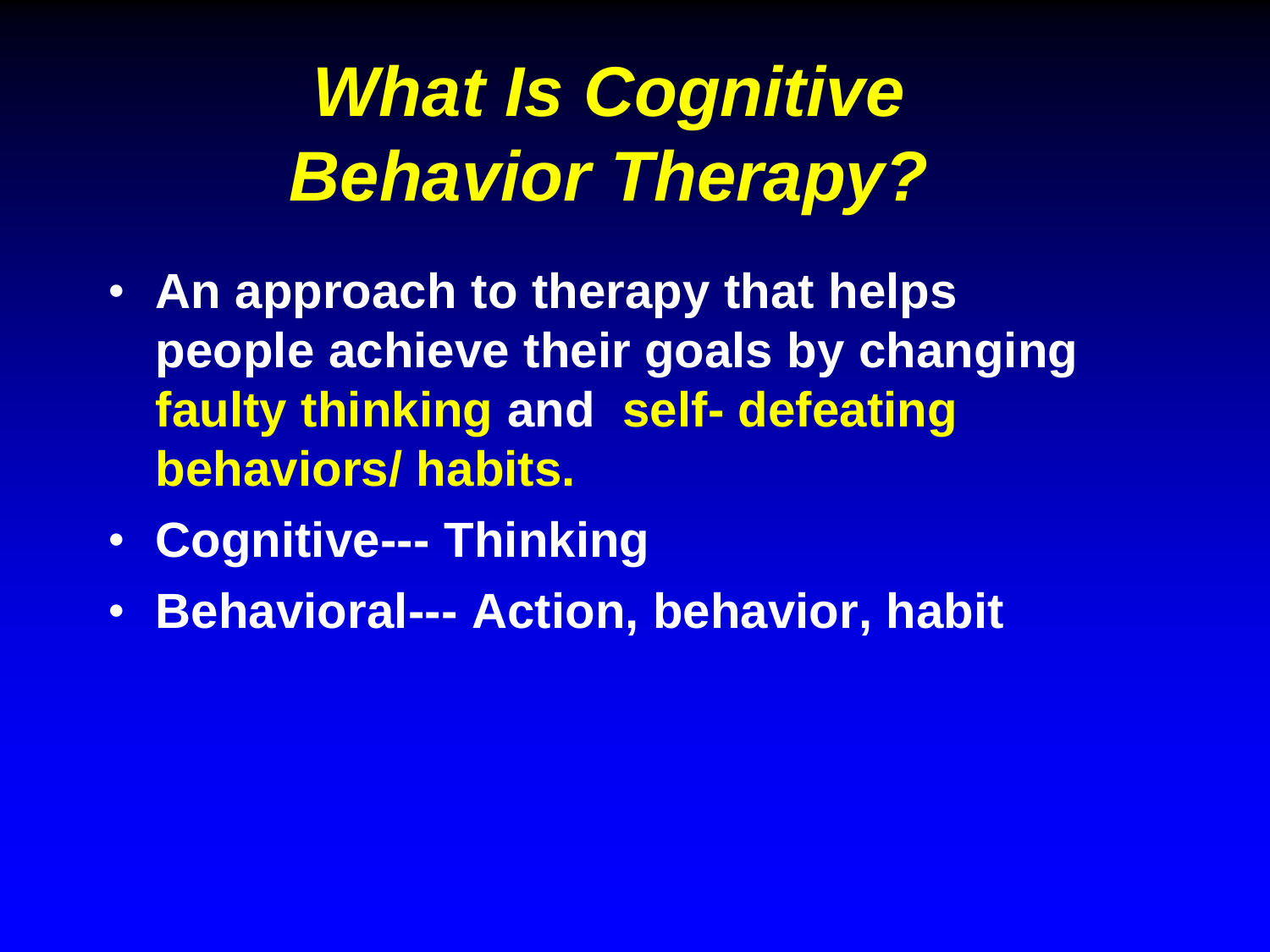# *But wait a minute….*

- **ADHD is not caused by faulty thinking & bad habits**
- **It is caused by neurobiology & genetics.**
- **However, living with ADHD can lead to faulty thinking and bad habits, & then we don't deal with ADHD effectively.**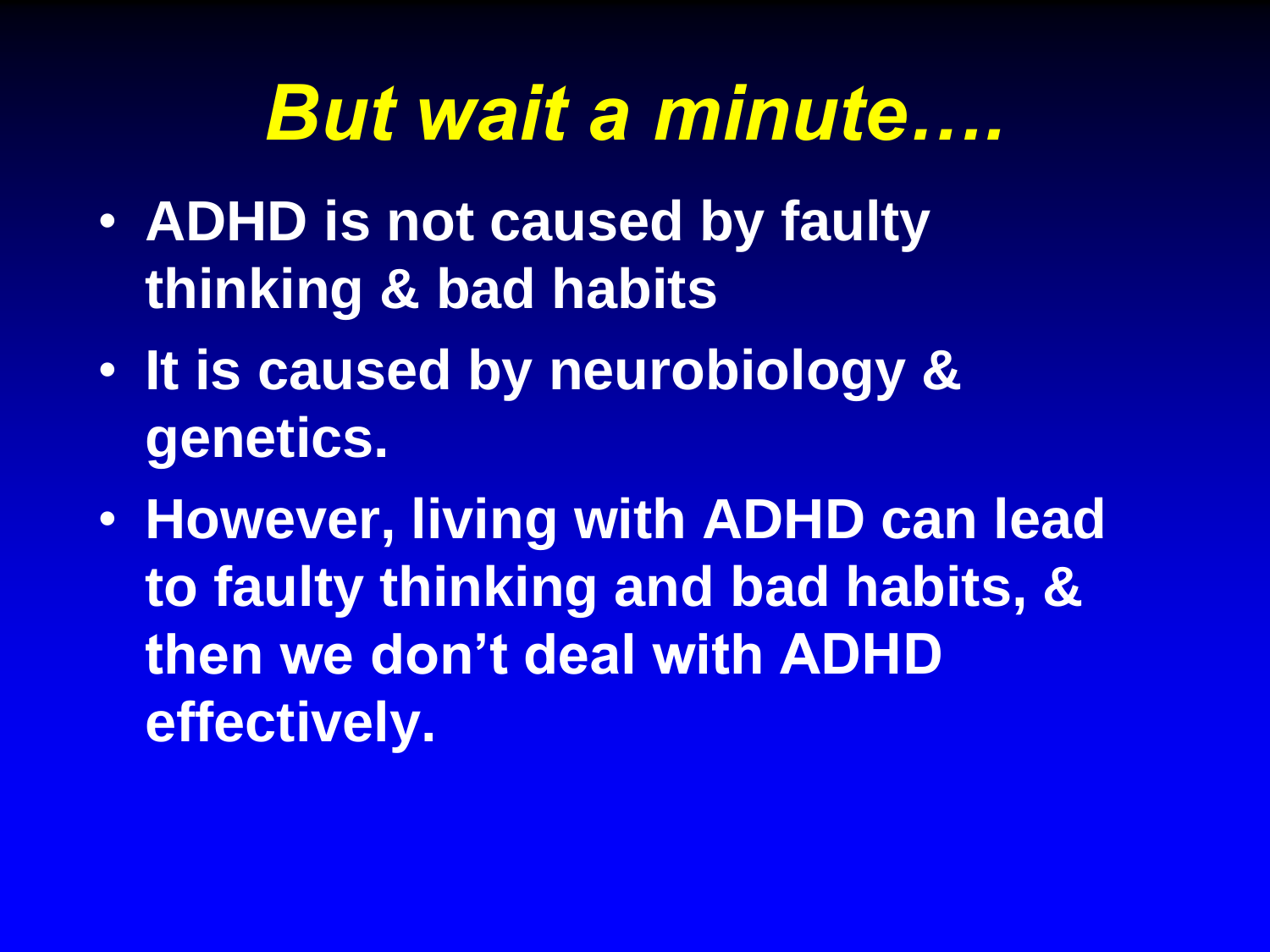# *CBT Neurobiological Model* Action Needed-

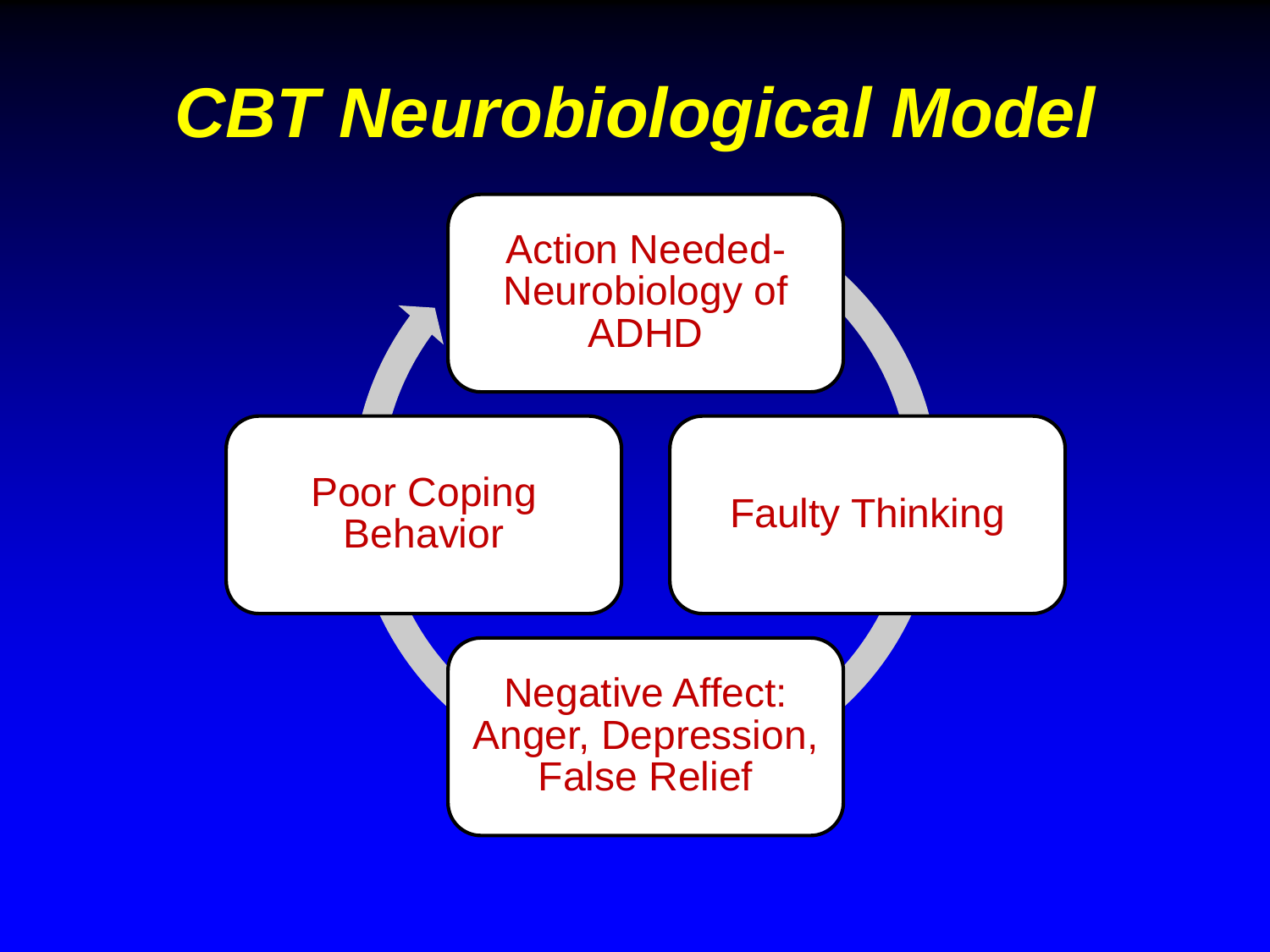# *CBT Neurobiological Model*

Action Needed- Biology of ADHD

Good Coping Behavior

Challenge Faulty Thinking. Suggest Reasonable

Thinking.

Positive Affect: Confidence, happiness,

satisfaction, pride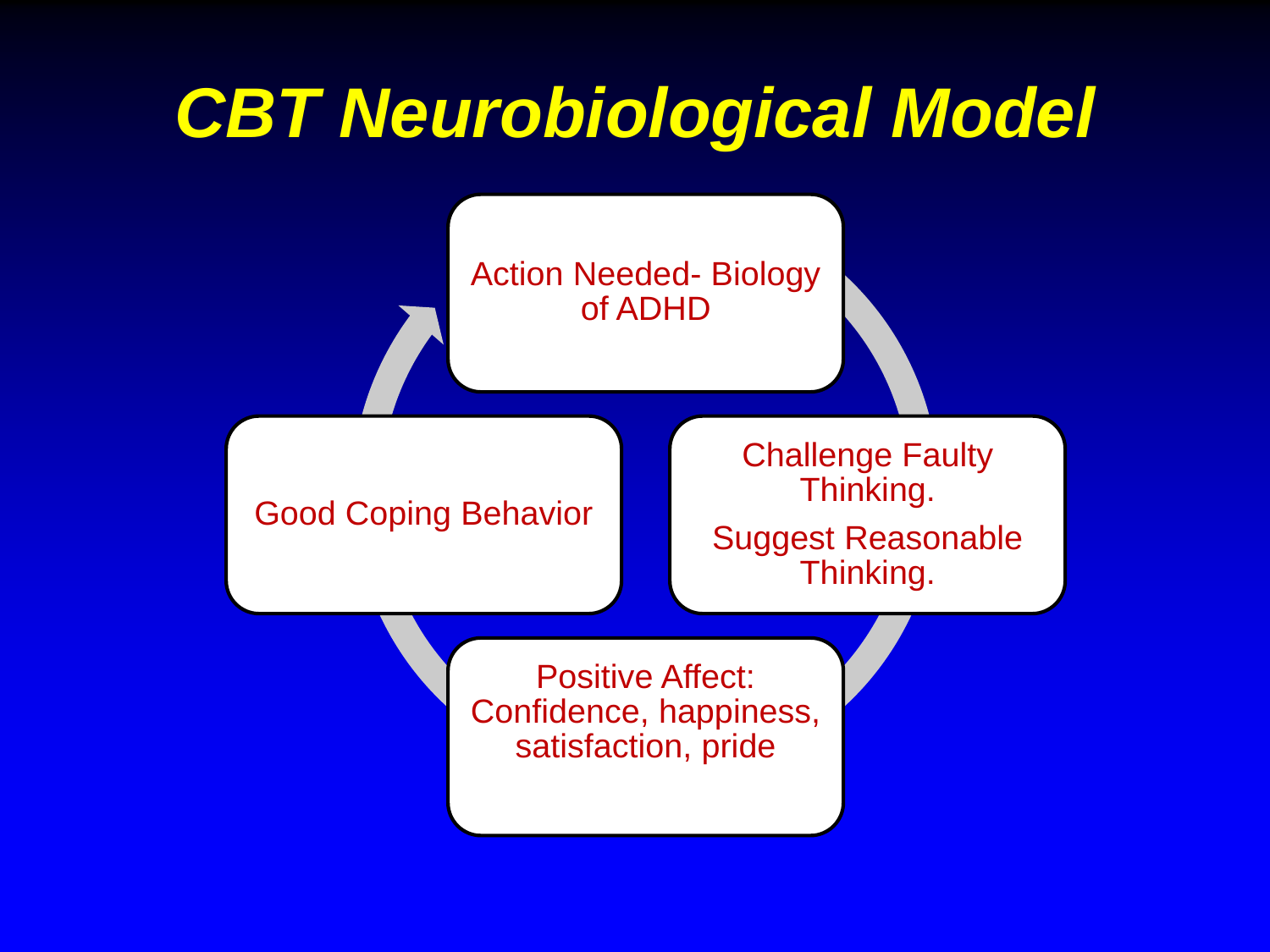# *WHY BOTHER?*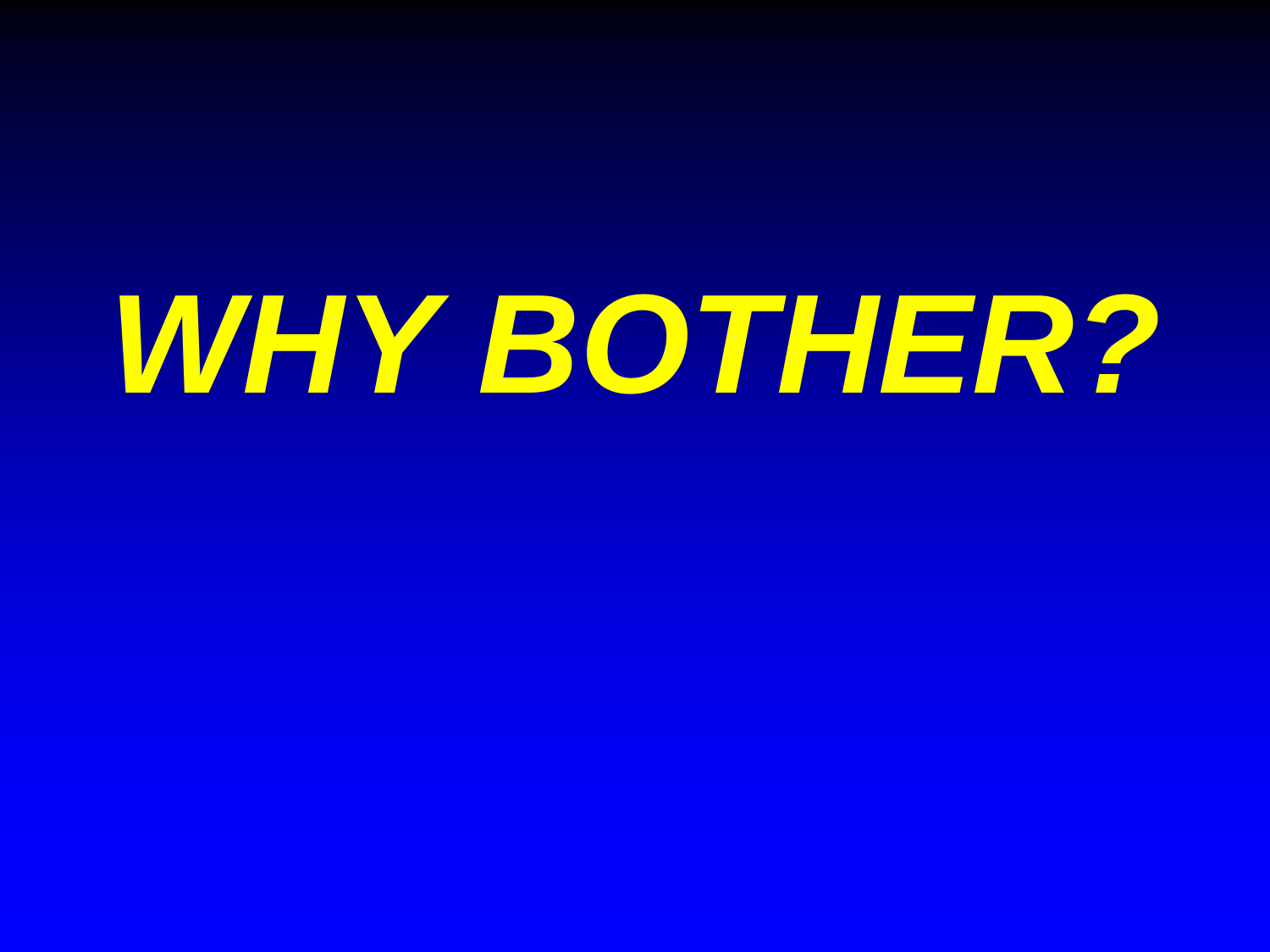#### *ADHD & Life Expectancy*

- **Dr. Russell Barkley studied estimated life expectancy in adults with persistent ADHD.**
- **He followed up a Hyperactive and Control (non-ADHD) children from childhood into adulthood in their late 20s.**
- **Divided the ADHD group in their 20s into those who still had full ADHD (persistent ADHD) and those who did not (non persistent ADHD)**
- **Computed Estimated Life Expectancy with Goldenson Index, from U of Connecticut.**
- **From Barkley, R. A. & Fischer, M. (in press).** *Hyperactive child syndrome and estimated life expectancy at young adult follow-up: The role of adult ADHD and other potential predictors. Journal of Attention Disorders, in press*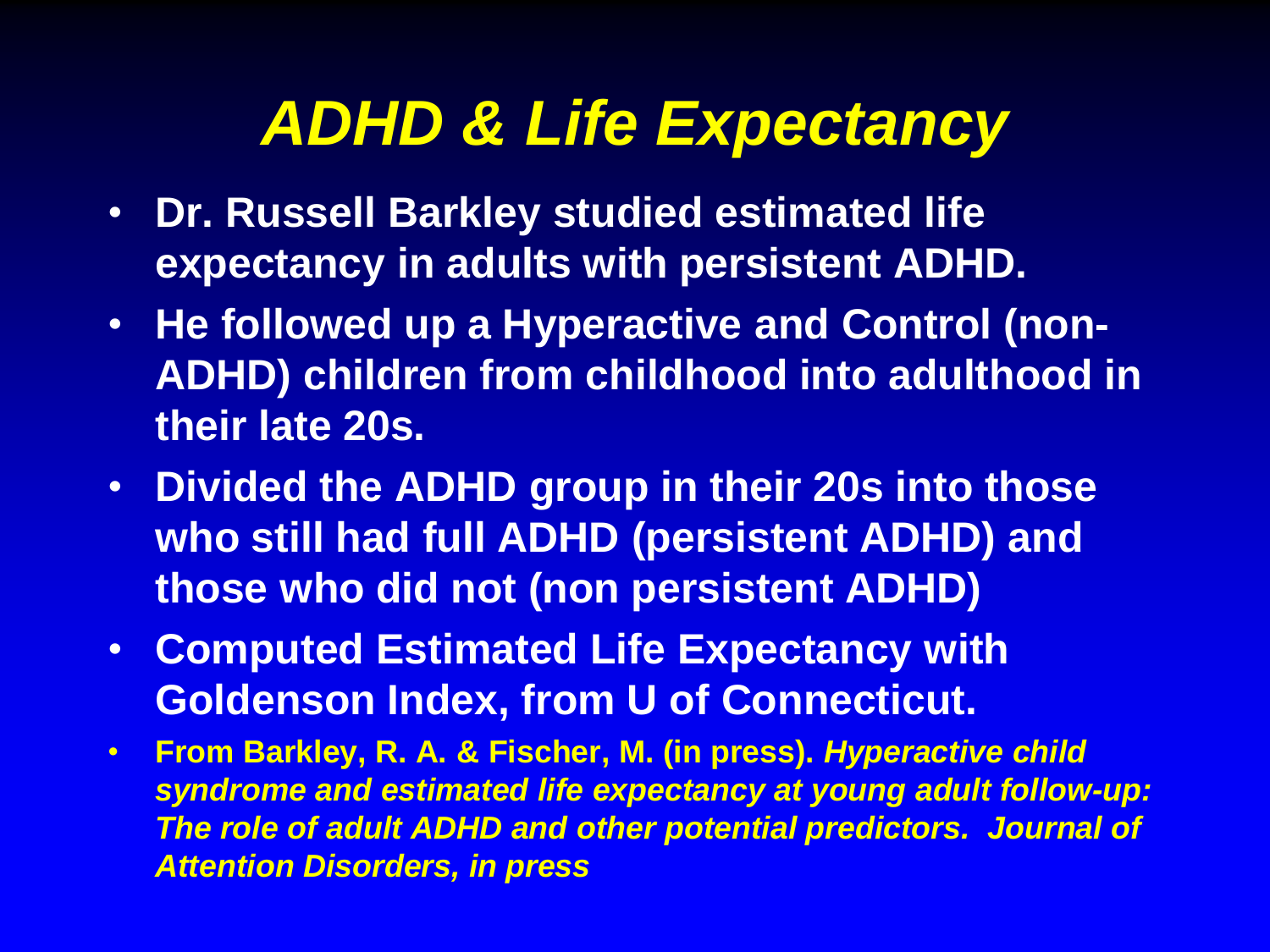#### *ADHD & Life Expectancy*

- **Adults with Persistent ADHD had an estimated life expectancy of 42 heathy years**
- **Adults in the Control group had an estimated life expectancy of 54.7 heathy years.**
- **Persistent ADHD was associated with a 12.7 year decrease in estimated life expectancy in Dr. Barkley's data.**
- **Further, Dr. Barkley found impulsivity was a major predictor of estimated life expectancy.**
- **From Barkley, R. A. & Fischer, M. (in press).** *Hyperactive child syndrome and estimated life expectancy at young adult follow-up: The role of adult ADHD and other potential predictors. Journal of Attention Disorders, in press*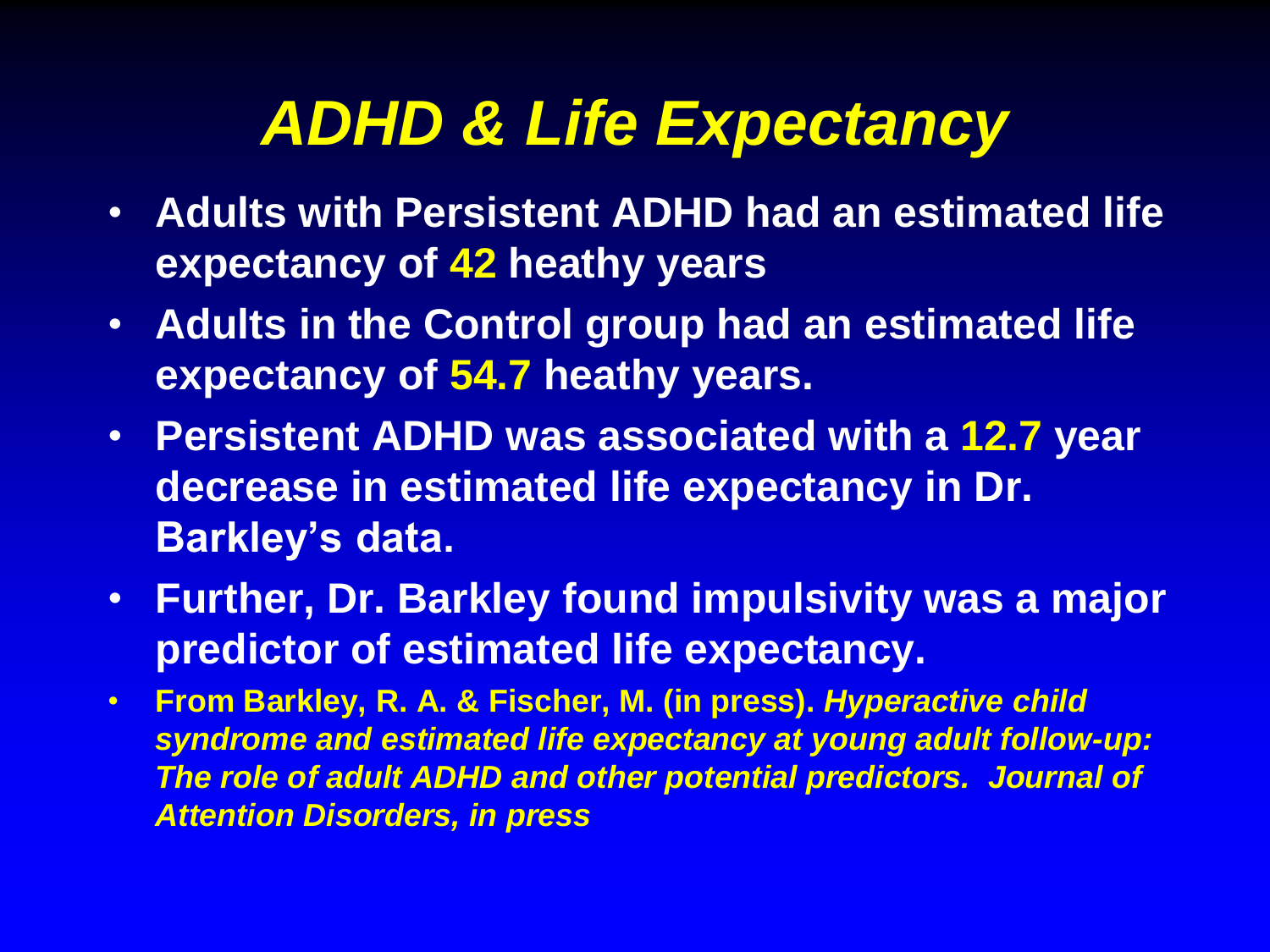*That is "Why Bother." CBT can help adults with ADHD control impulsivity & make wise choices that may prolong their estimated life expectancy.*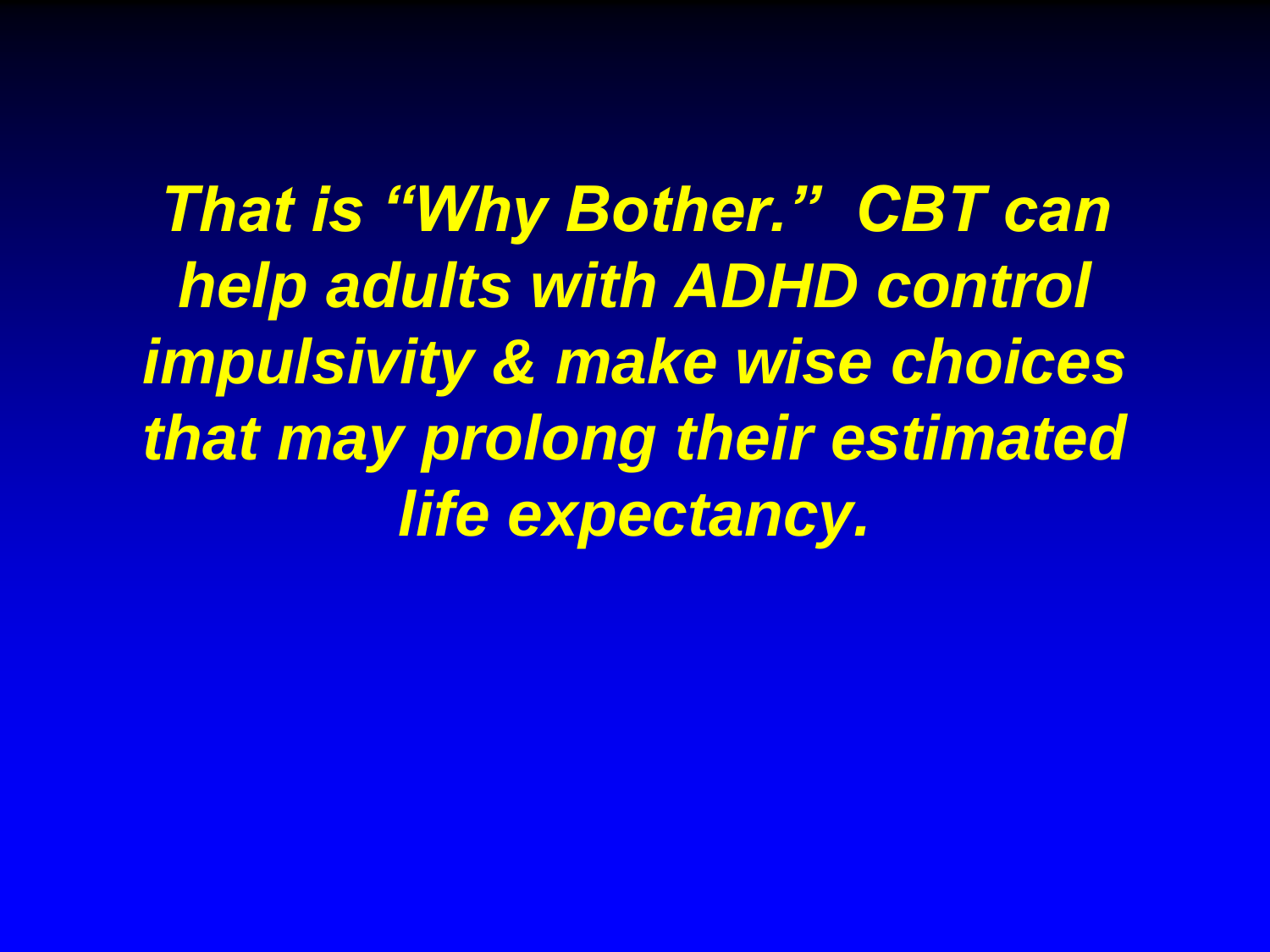#### *Sandy (Age 47, ADHD) & Her Medicine*

Action Needed- Take my Blood Pressure (1x), migraine Meds (2 meds, 3X day)

Poor Coping- Misses at least 2 doses per day- has migraines

#### Faulty Thinking

I'll remember, don't need to do anything

Negative Affect: Anger, Depression, False confidence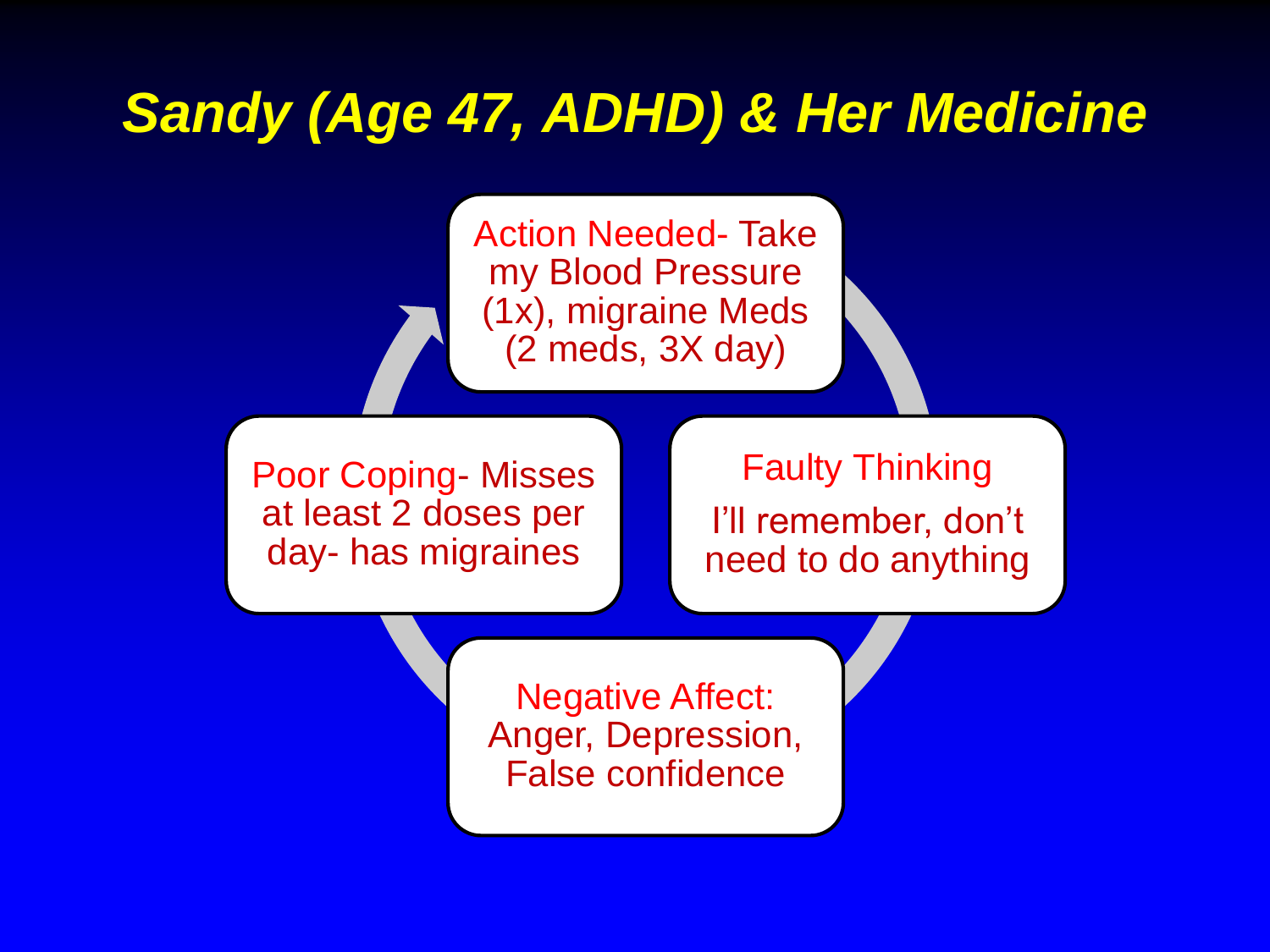#### *Chester, ADHD Age 40*

**Chester is just a regular guy with ADHD, age 40, married, with 1 son in high school, who works as an engineer for GM. During the pandemic, Chester worked from home, & he and his wife Cindy spent most of their time around the house. He found himself slacking off on his exercise (walking, jogging or going to the gym after work) and eating more junk food. By the time he got vaccinated a year later, he had gained 11 pounds, his asthma was worse, and his Adderall seemed less effective.**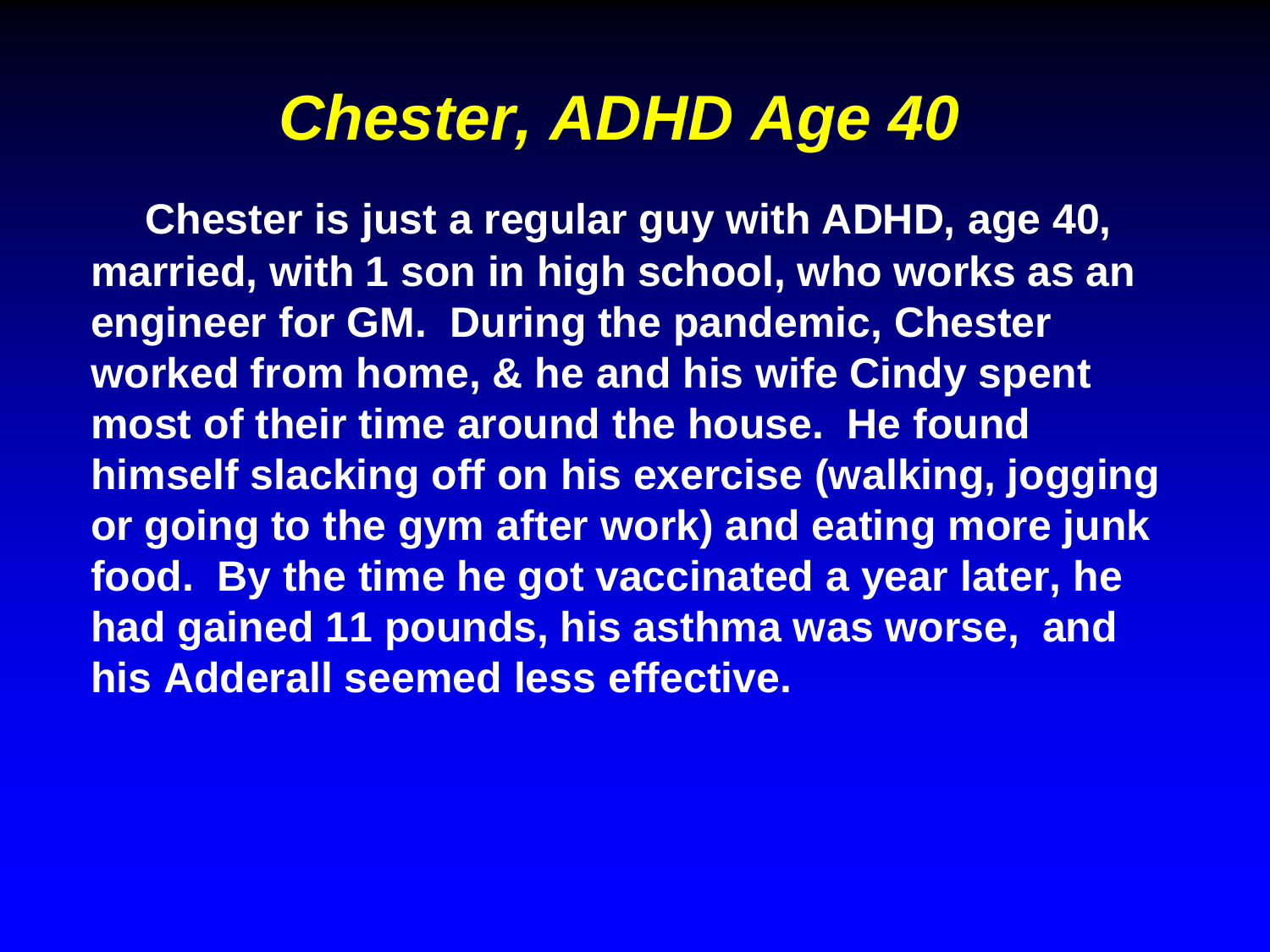

Action Needed- -Eat healthy -Exercise

Poor Coping Behavior: Eat fast food, junk food. Don't exercise.

Faulty Thinking -It's the pandemic. You can eat healthy & exercise when it's over.

Negative Affect: False Relief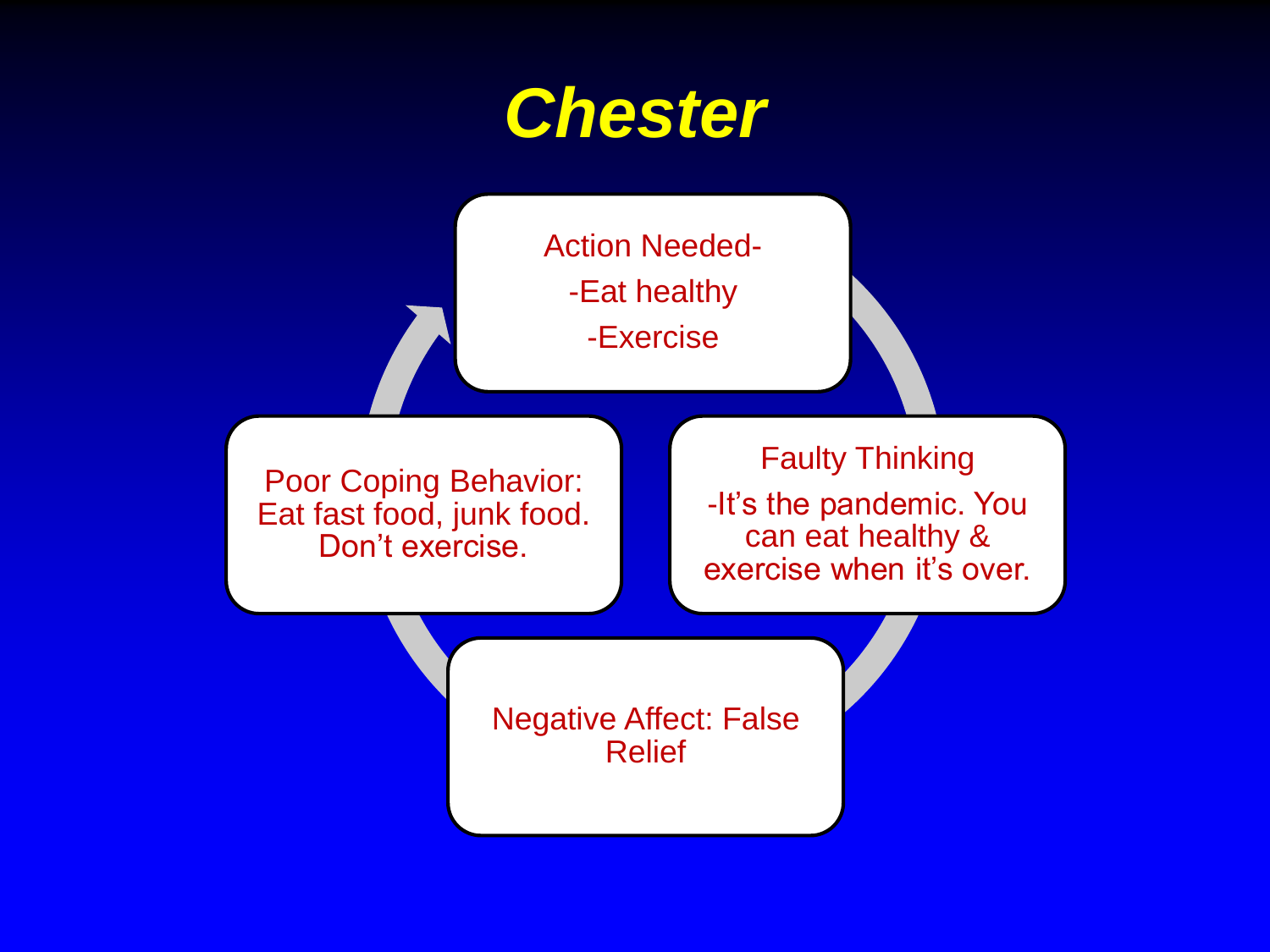### *John: Laundry & Dishes*

- **John, diagnosed ADHD, promised his wife Alice he'd get the laundry done & the dishes out of the sink before she got home from work.**
- **It's 1 PM & he has plenty of time.**
- **Why not watch the football game, do E mail, & surf the internet?**
- **John gets so involved that he doesn't notice the time until Alice comes in the door & blows up because nothing is done.**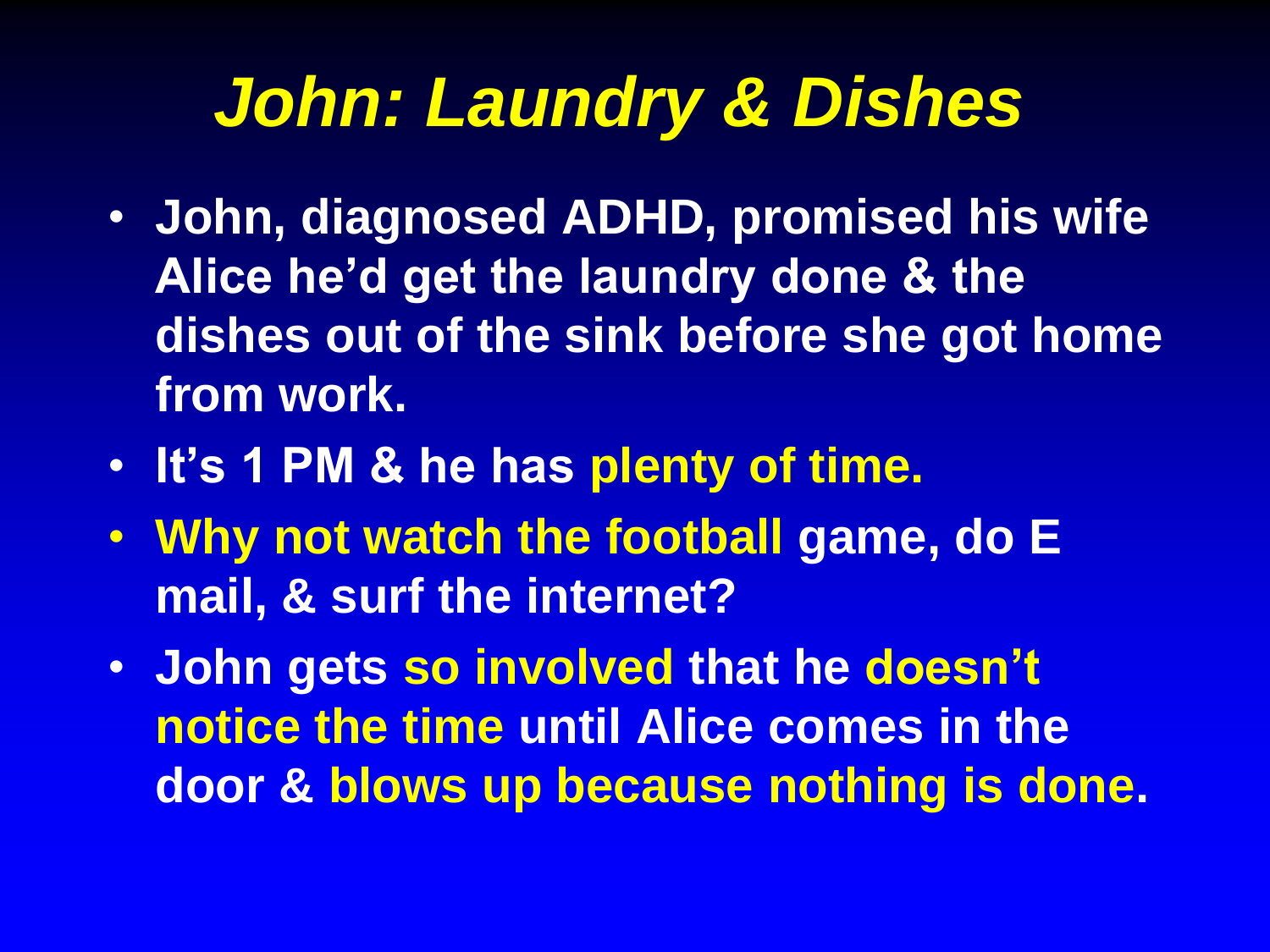### *John: Laundry & Dishes*



Poor Coping Behavior: Procrastinates, watches football

Faulty Thinking- I've got plenty of time

Negative Affect: False Relief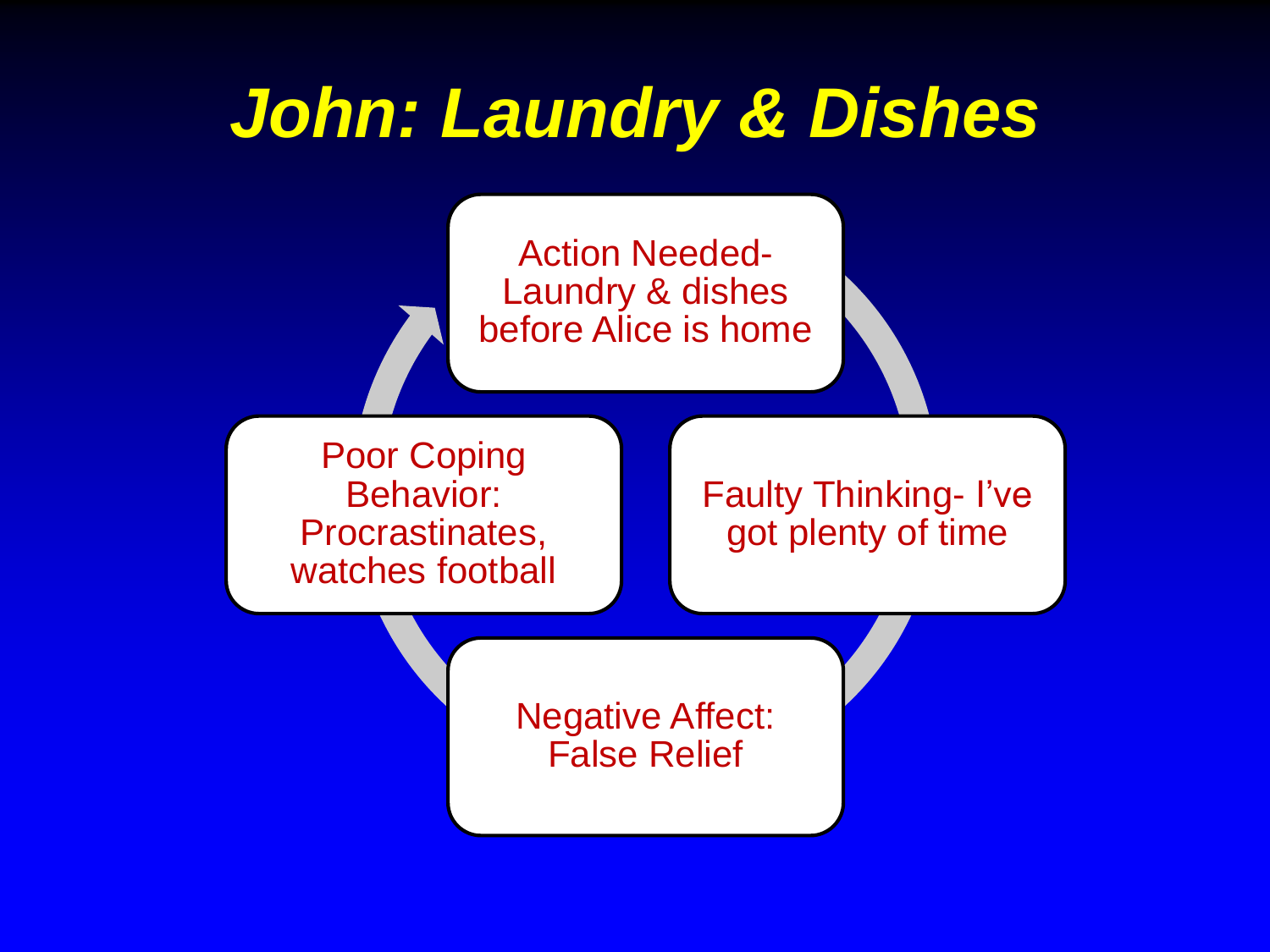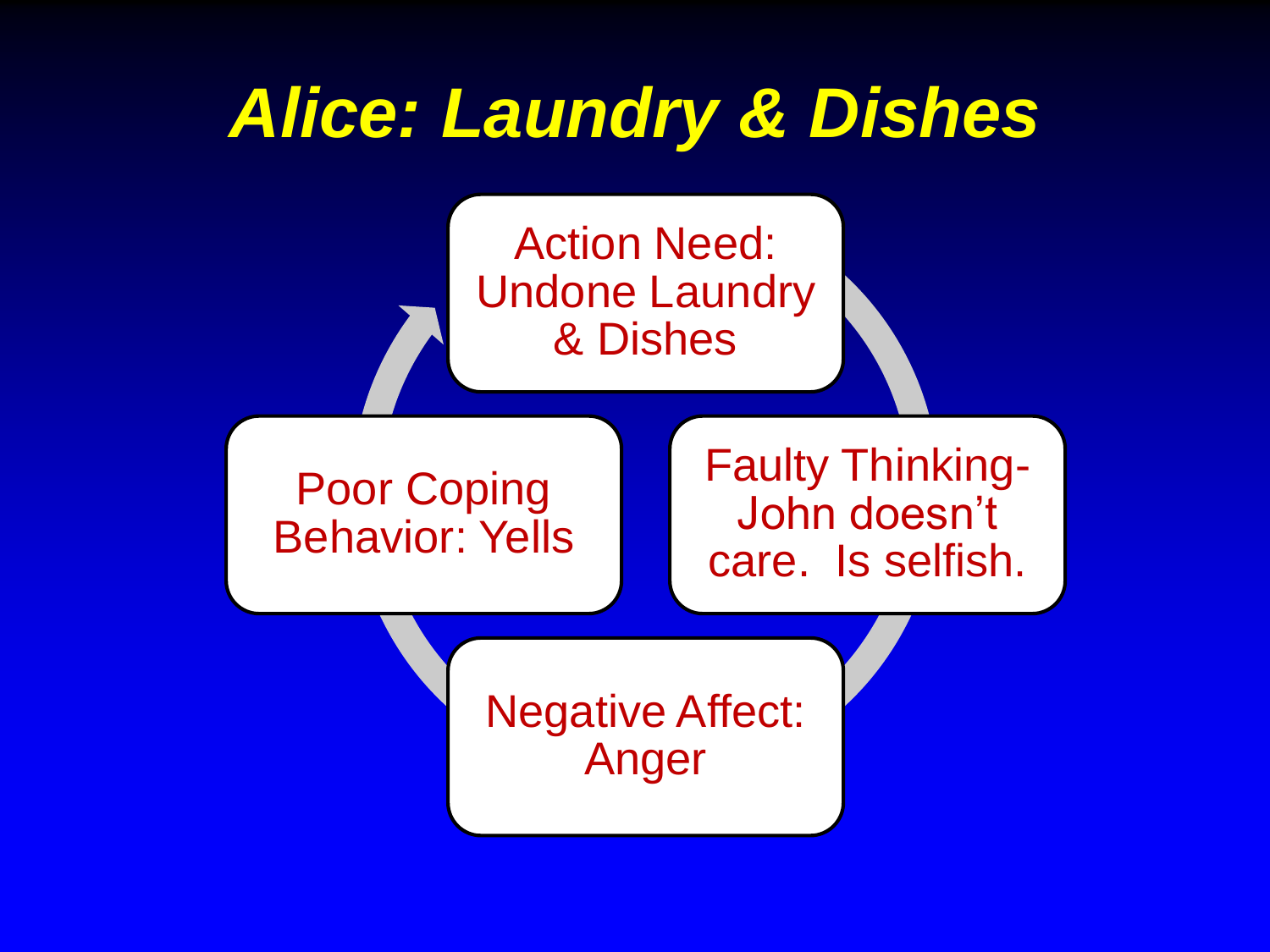#### *ADHD as a Neurobiological Executive Function Problem*

- **Executive Functions:** 
	- **1. initiating tasks**
	- **2. sustaining attention and effort**
	- **3. Managing time**
	- **4. planning**
	- **5. working memory**
	- **6. controlling emotions**
- **EF impairment = failure to listen, follow through, remember priorities, pay attention to partner, inhibit, etc.**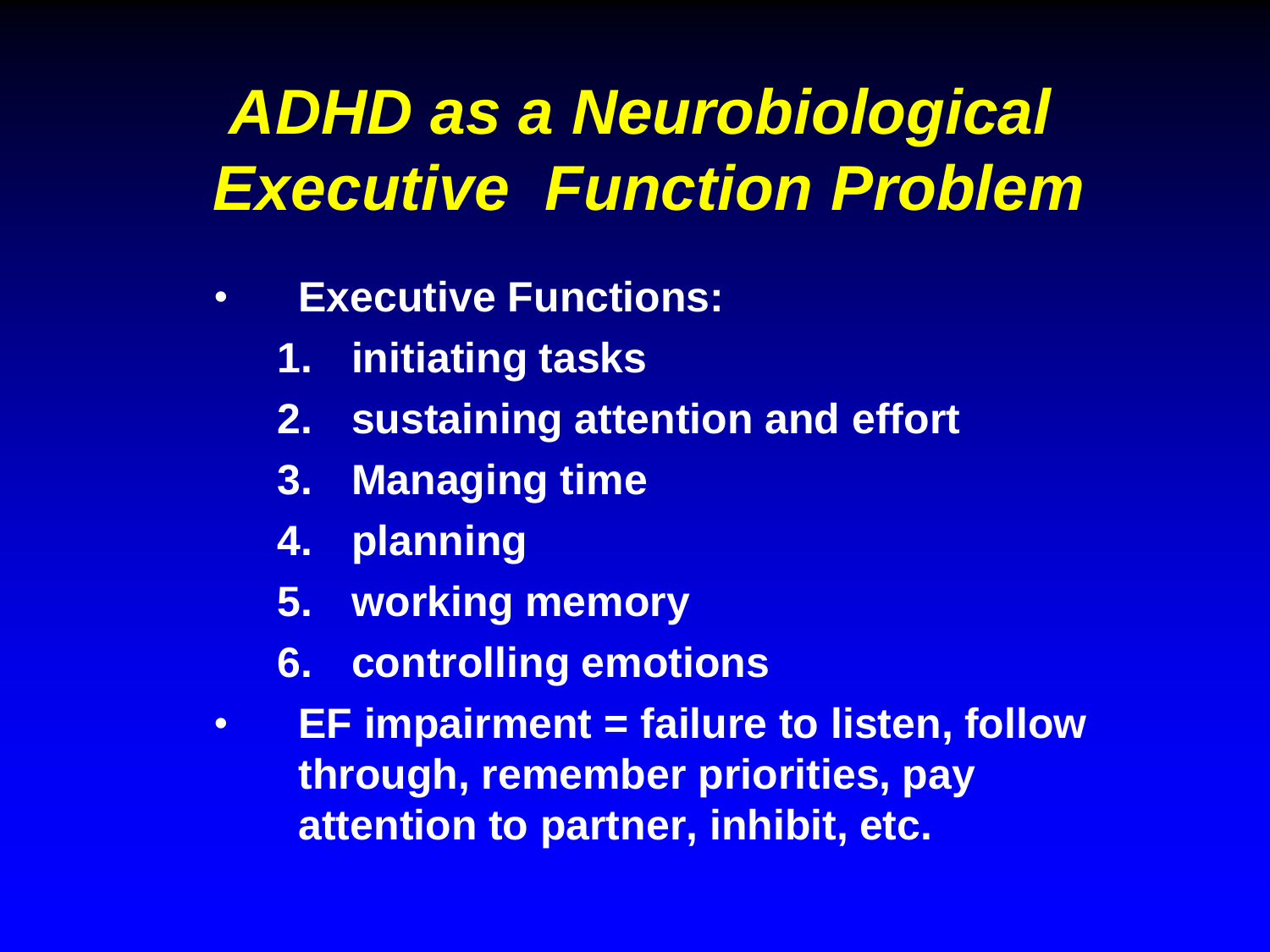#### *How CBT Works*

- *Start by changing Faulty Thinking or Poor Coping Behavior- whichever is easier.* **It's circular so you eventually get to the other.**
- **If we change Thinking first, we will feel better, & then show Positive Coping Behavior- followthrough, time management, interpersonal relations, etc.**
- **If we change Behavior/ Habits first, as a result we then improve Faulty Thinking & feel better.**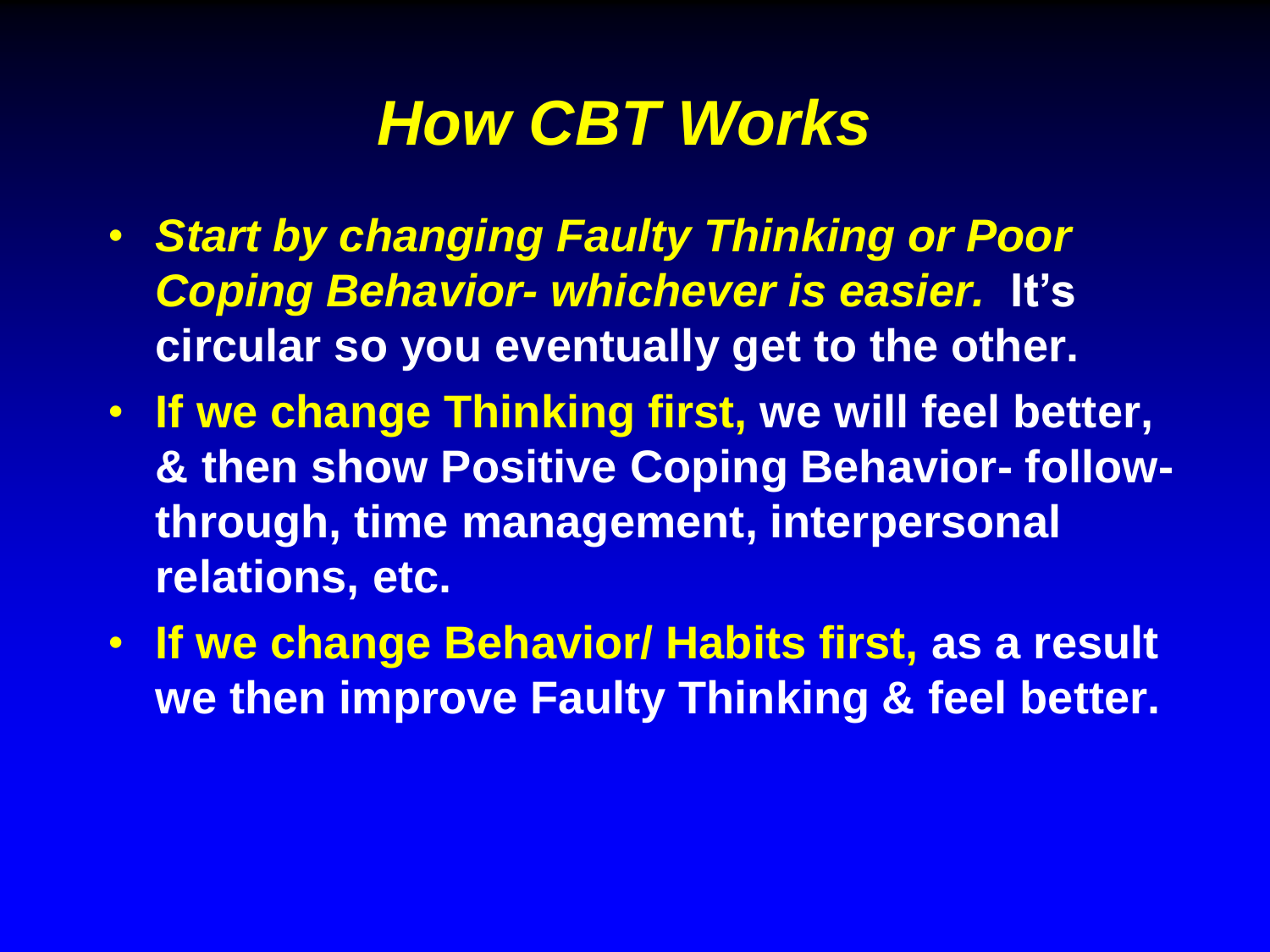### *Principles of Behavior Change*

- **Select a behavior/ habit for change**
- **Break it down into small steps- Shaping**
- **Put the steps on your calendar- phone or paper**
- **Set alarms or to remind you to do steps**
- **Set positive incentives**
- **Incorporate fun, humor, support**
- **Get help from others if needed**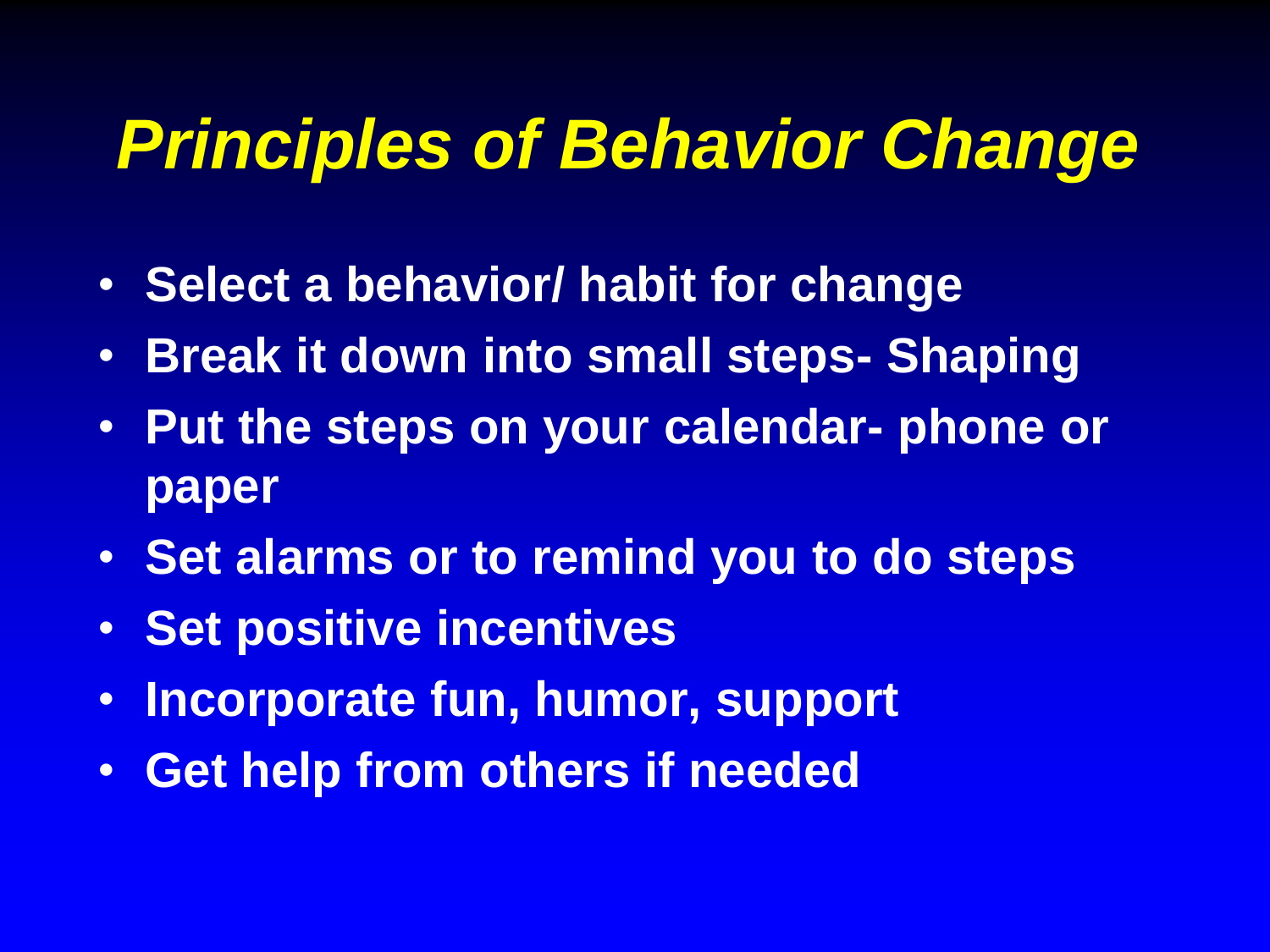#### *Common Faulty Thinking*

#### **Faulty Thinking**

- **I have plenty of time left**
- **I'll do 1 more thing before I leave**
- **Since I can't get organized, why bother**
- **I'll remember to take all my medicines**
- **I have to do it perfectly or not at all**
- **I'll exercise tomorrow**

#### **Poor Coping**

- **Put it off to tomorrow**
- **Play videogame, get there late. Miss event.**
- **Leaves house a mess & wife yells at him**
- **Forgets some medicines**
- **Never does papers & fails class**
- **Never exercises**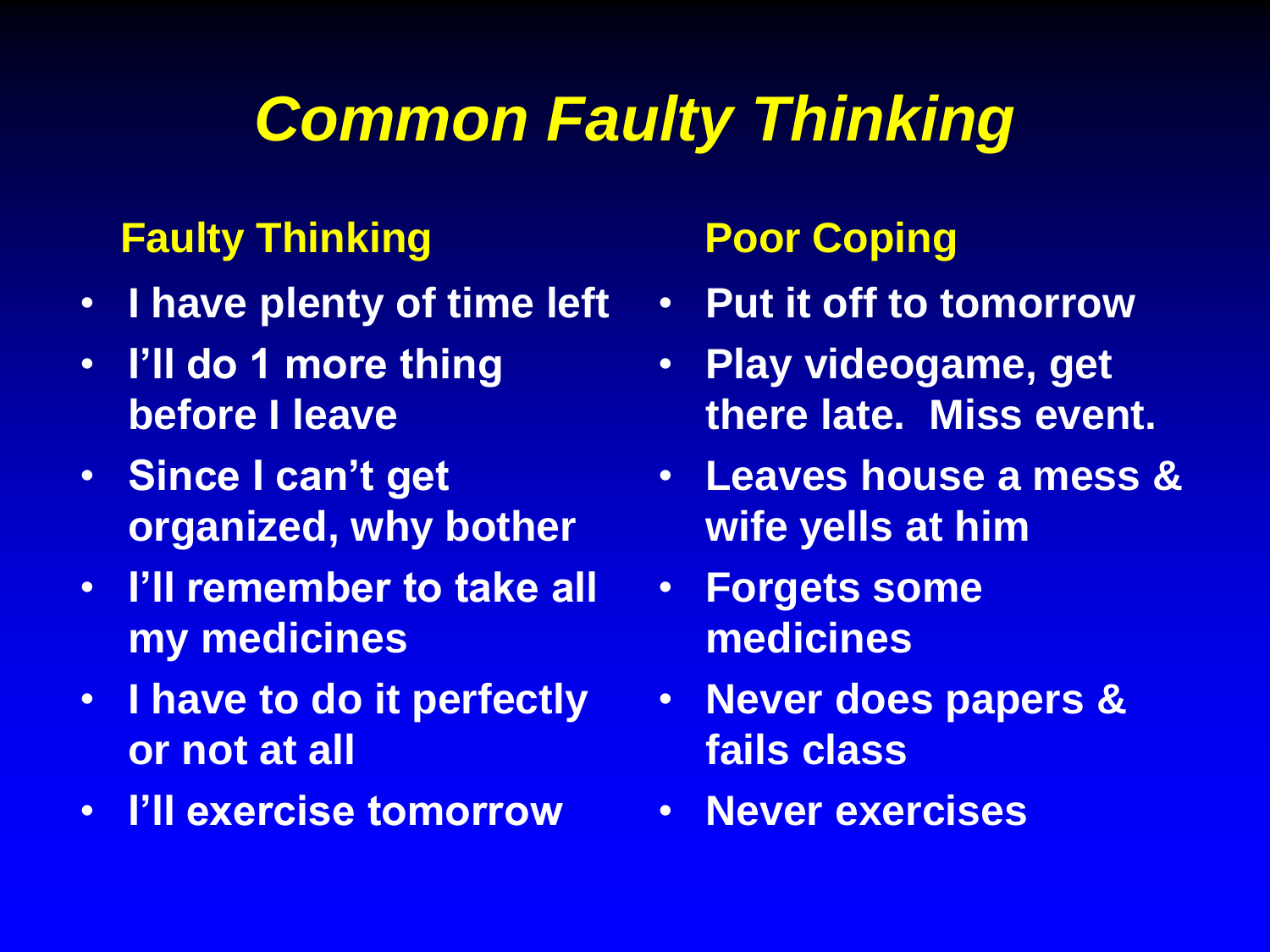# **Steps for Changing** *Faulty Thinking*

- **Identify faulty thinking**
- **Provide a logical challenge**
- **Identify more reasonable thinking**
- **Experiment to see which belief fits the situation**
- **Disconfirm the faulty thinking by logic, experience, or experiment.**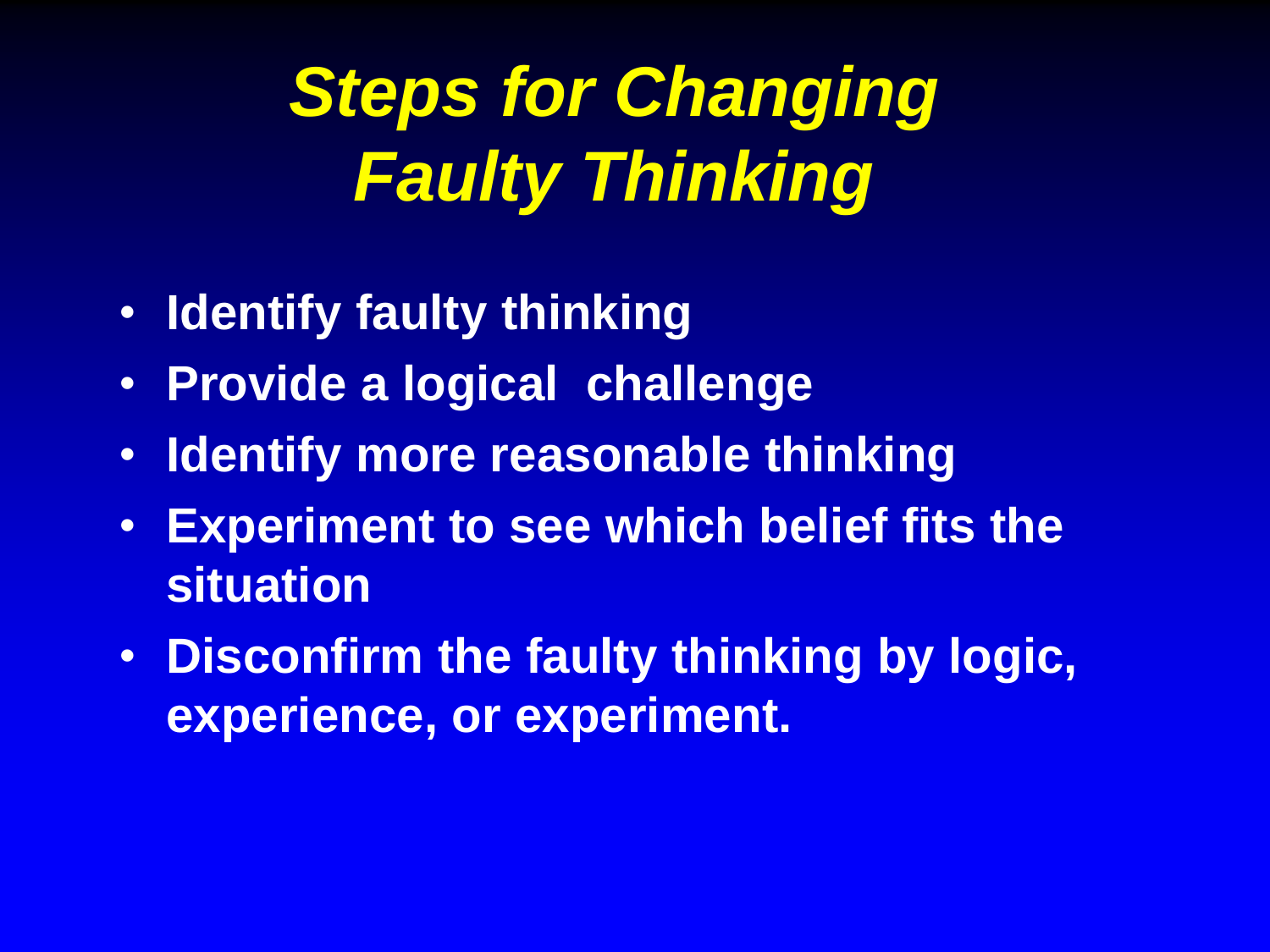#### *Corrected Thinking*

#### **Reasonable Thinking**

- **I am out of time. Now.**
- **I must leave right away**
- **I will get as organized as time permits**
- **I find planners daunting, but I will try**
- **I need reminders for \_\_**
- **I can live with a decent paper that isn't perfect**

#### **Good Coping**

- **I need to do it now**
- **Leaves now, on time**
- **Get decently organized**
- **Makes a few entries in planner & feels OK**
- **Set up reminders for \_\_**
- **Turns in a paper and gets a B.**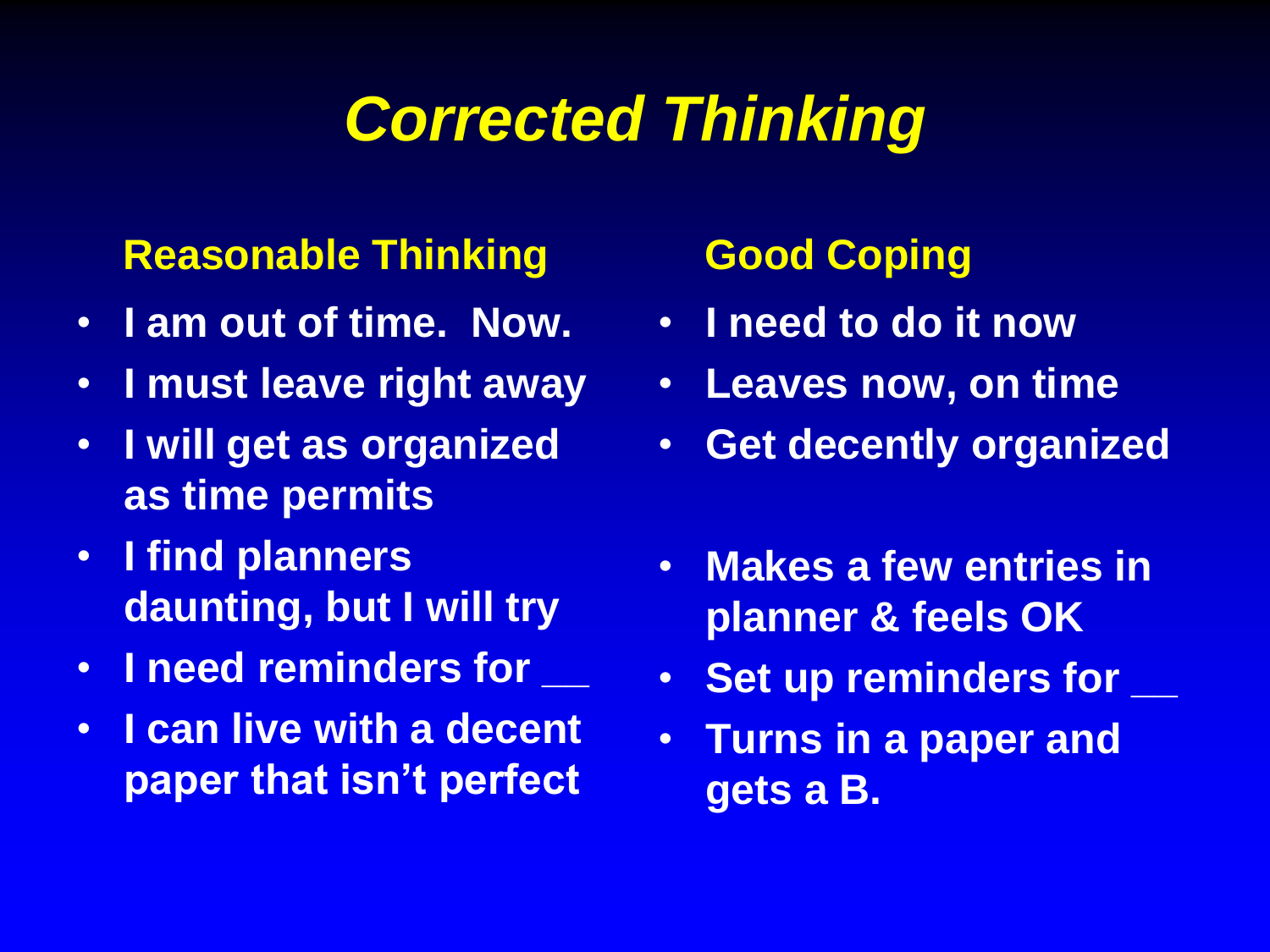### *We make Logical Errors*

- **All or none thinking- my life will always be a disaster, so why bother fixing it**
- **Overgeneralization- just because I blew it in 1 relationship, I will never get married**
- **Jump to conclusions- my wife yelled at me today. I can't do anything right.**
- **Catastrophizing- I have always failed at work, so I will definitely get fired**
- **Should statements- I should always do things on time, even though I have AD/HD**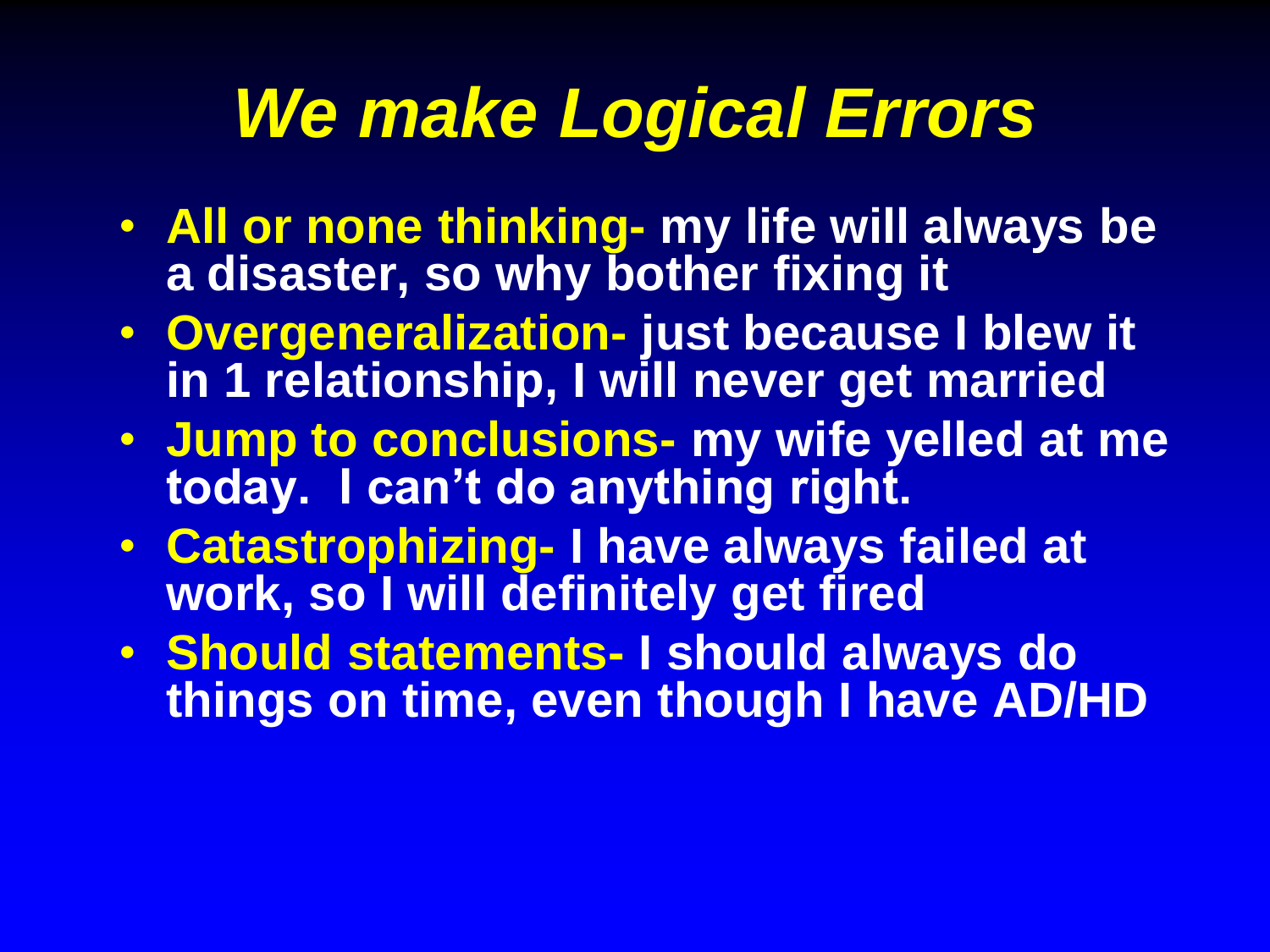#### *Sandy (Age 47, ADHD) & Her Medicine*

Action Needed- Take my Blood Pressure (1x), migraine Meds (2 meds, 3X day)

Poor Coping-Misses 2 doses meds per day- more migraines

#### Faulty Thinking

I'll remember, don't need to do anything

Negative Affect: False confidence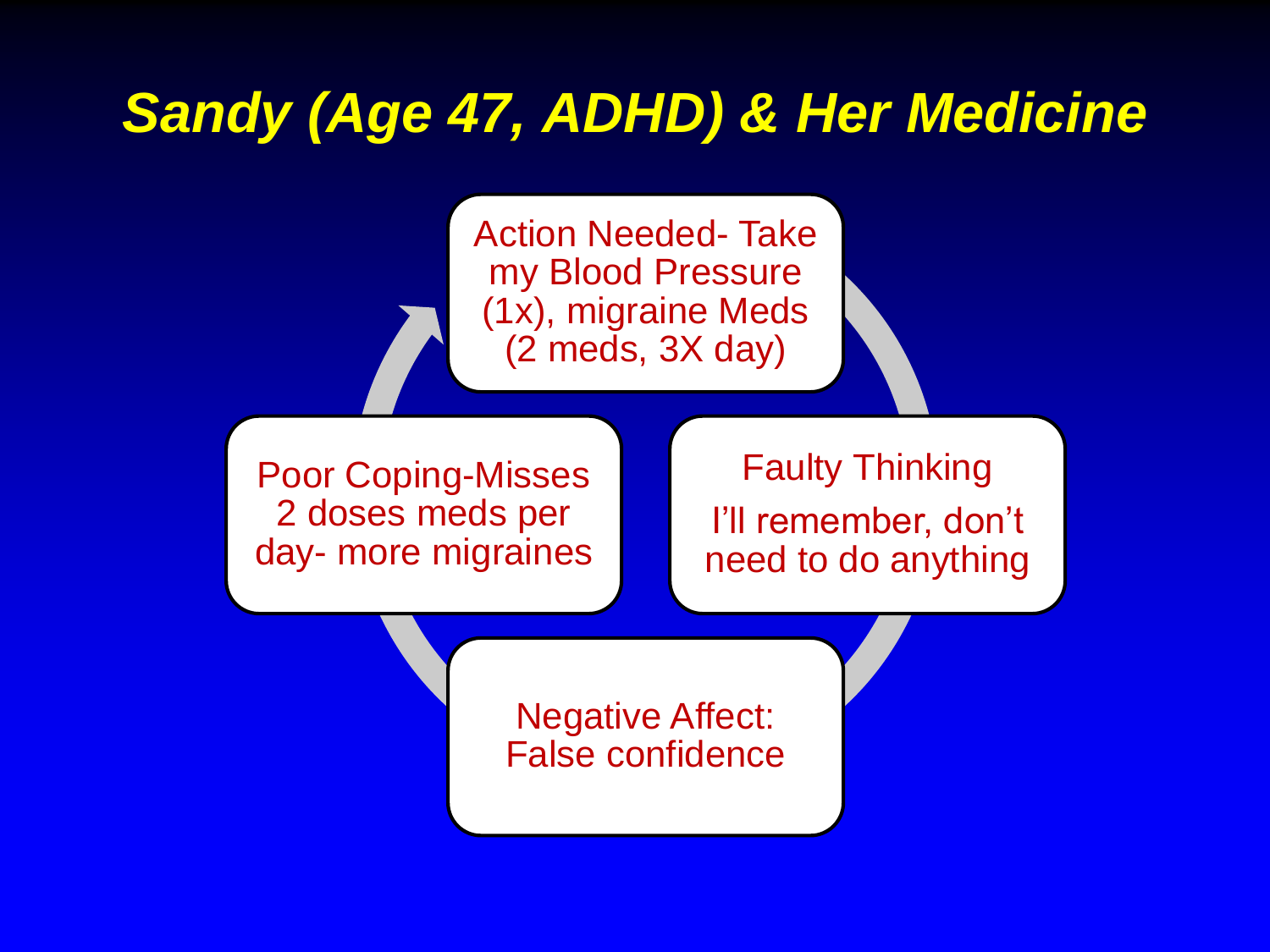#### *Sandy Changes Thinking and Behavior*

- **Challenge: I have ADHD. Working memory doesn't always work. I will not always remember blood pressure checks & medicine. Buck up, girl.**
- **Reasonable thinking: I need to use reminder systems. I will try several and see what works.**
- **Coping Behavior: I will put a reminder in my phone 15 min. before and at the time to take blood pressure & migraine meds in AM and migraine meds at noon & PM. Noon & PM will be at lunch & dinner. Also, put pills for week in special pill case labeled by day on Sundays.**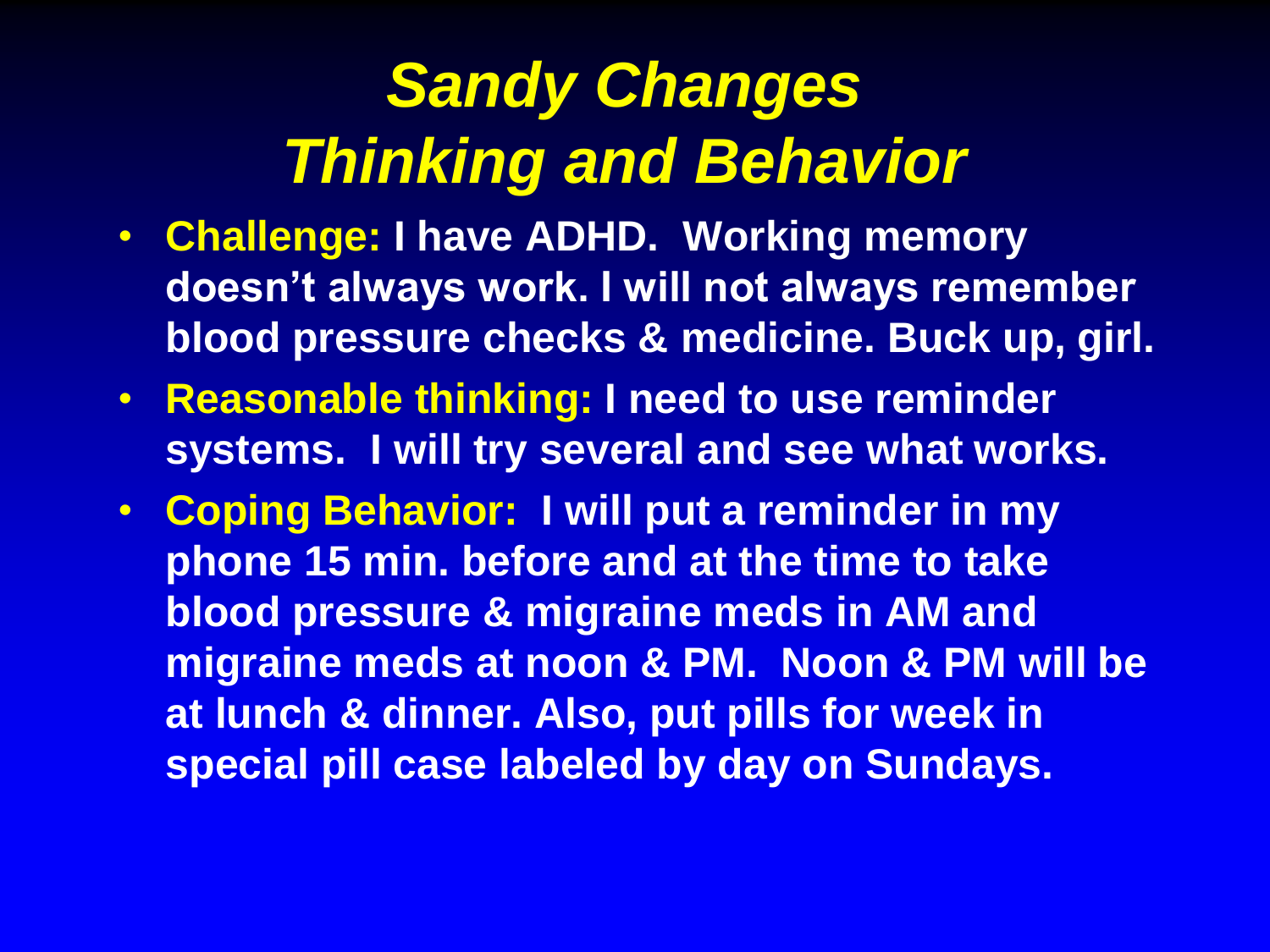#### *Sandy (Age 47, ADHD) & Her Medicine*

Action Needed- Take my Blood Pressure (1x), migraine Meds (2 meds, 3X day)

Good Coping- Phone reminders, Weekly pill case. 100% Meds.

Reasonable Thinking I can do this. I need to use reminders. I'm still an OK person if I do that.

Positive Affect: Confidence & Pride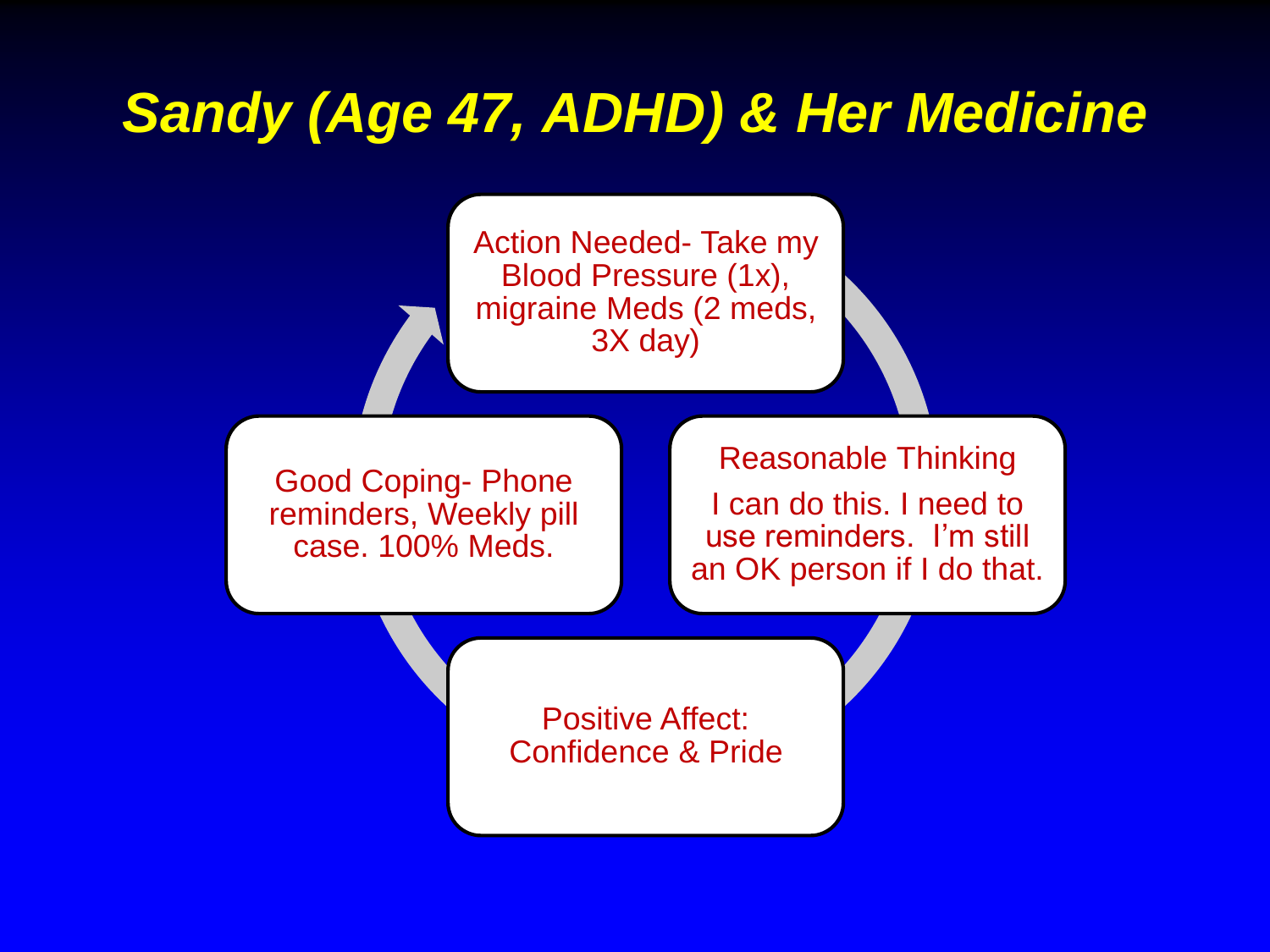#### *Chester*

Action Needed- -Eat healthy -Exercise

Poor Coping Behavior: Eat fast food, junk food. Be a couch potato. Don't exercise.

Faulty Thinking -It's the pandemic. Ease up. You can eat healthy & exercise when it's over. Enjoy life now. You

may not make it anyway.

Negative Affect: False Relief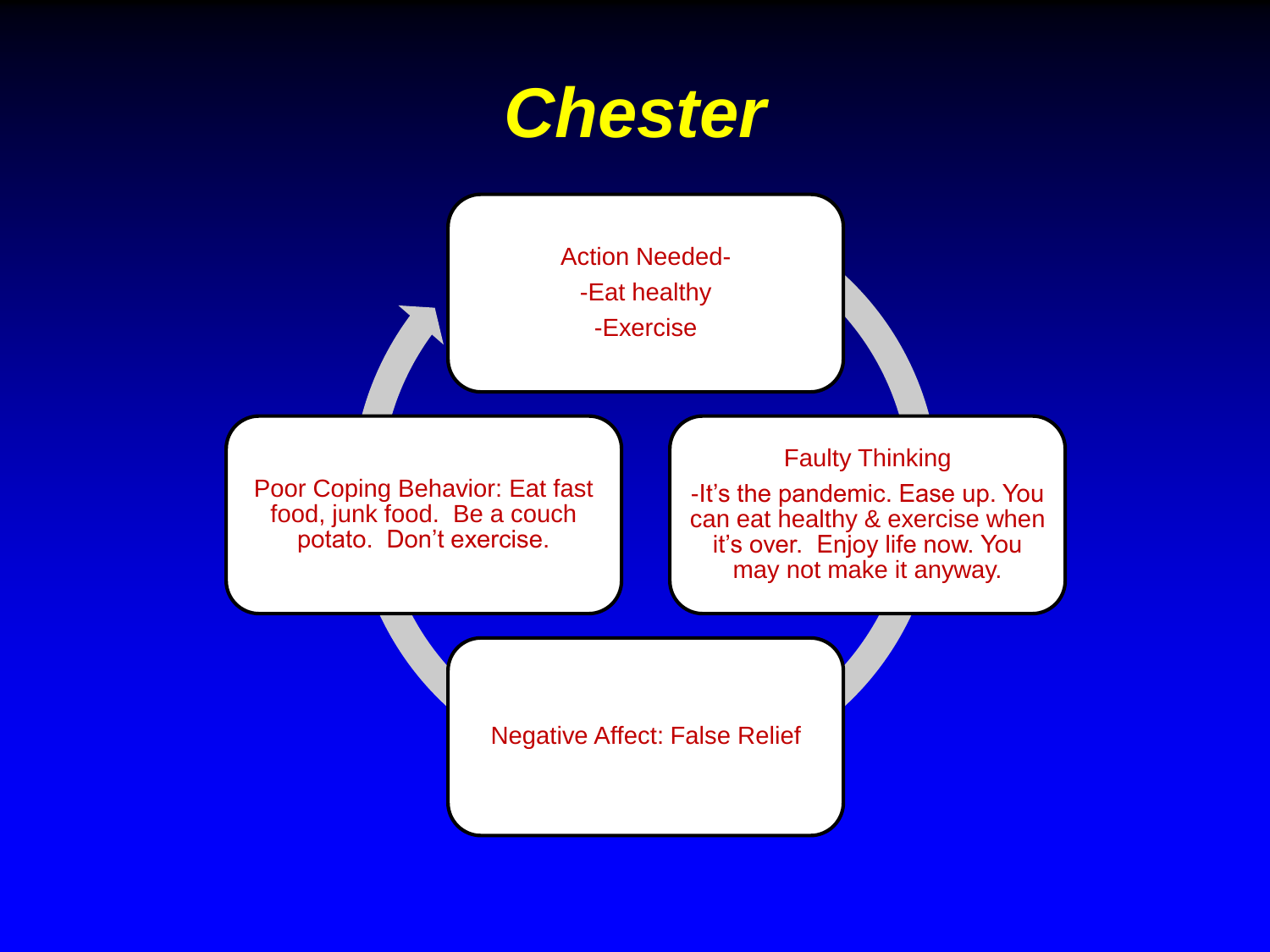#### *Chester Changes Thinking and Behavior*

- **Challenge: I have ADHD. If I ease up, I'll lose all the progress I made through hard work. Because it's the pandemic, I have to be creative & adapt my exercise & eating so I don't drive myself crazy but I still get some exercise in & eat right. Reasonable thinking: I can do this without either the extreme of total junk food/no exercise or becoming a total health food/exercise junkie**
- **Coping Behavior: I will get help making a written plan from my wife, my therapist, & my dietician.**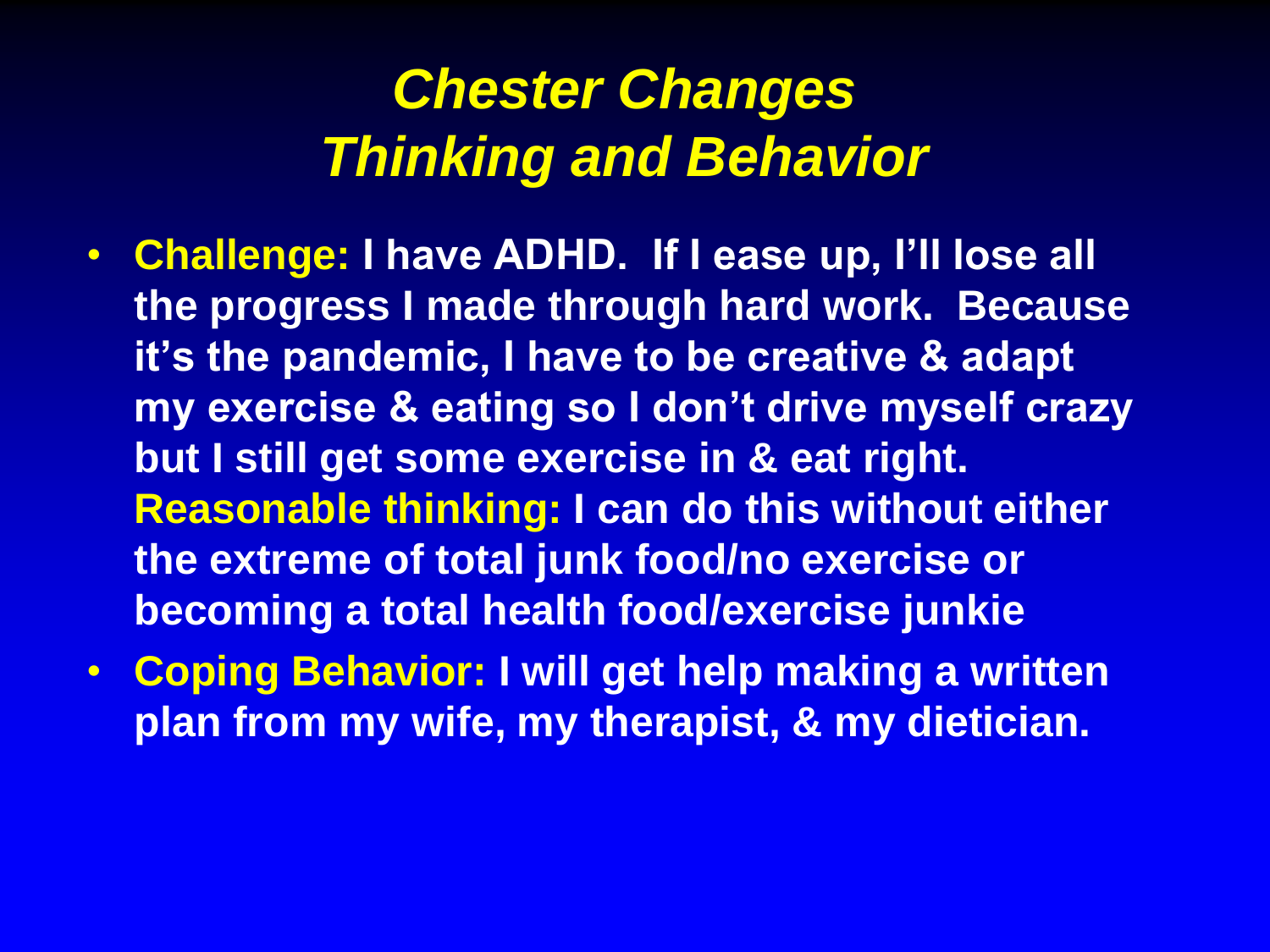#### *Chester*

Action Needed- -Eat healthy -Exercise

Good Coping Behavior: Makes plan for eating & exercise. Gets help.

#### Reasonable Thinking

-It's the pandemic. Creatively adapt eating & exercise. Be flexible.

Positive Affect: **Confidence**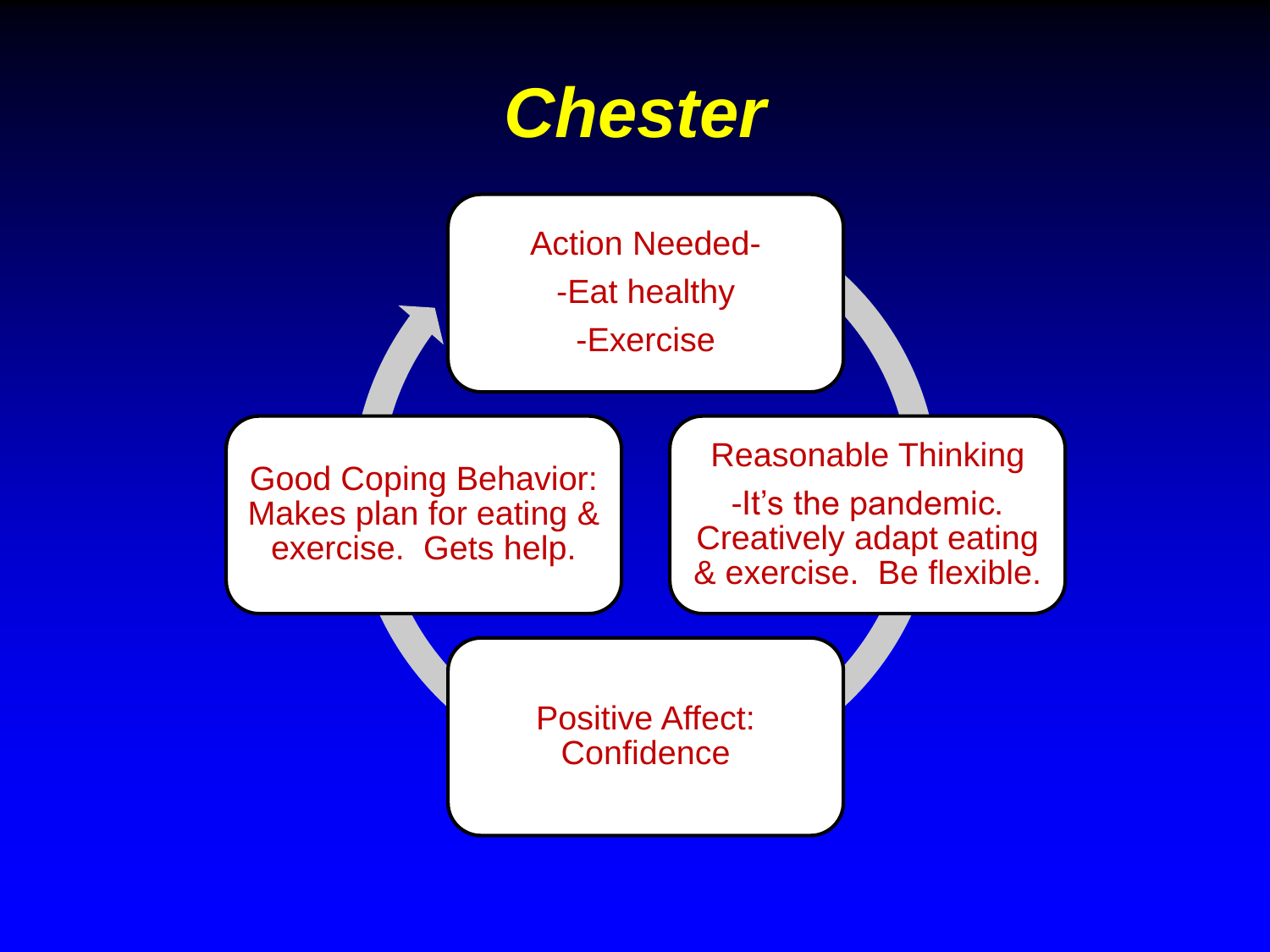### *John Changes*

Action Needed-Laundry & dishes before Alice is home

Poor Coping Behavior: Watches Football

Faulty Thinking- I've got plenty of time

Negative Affect: False Relief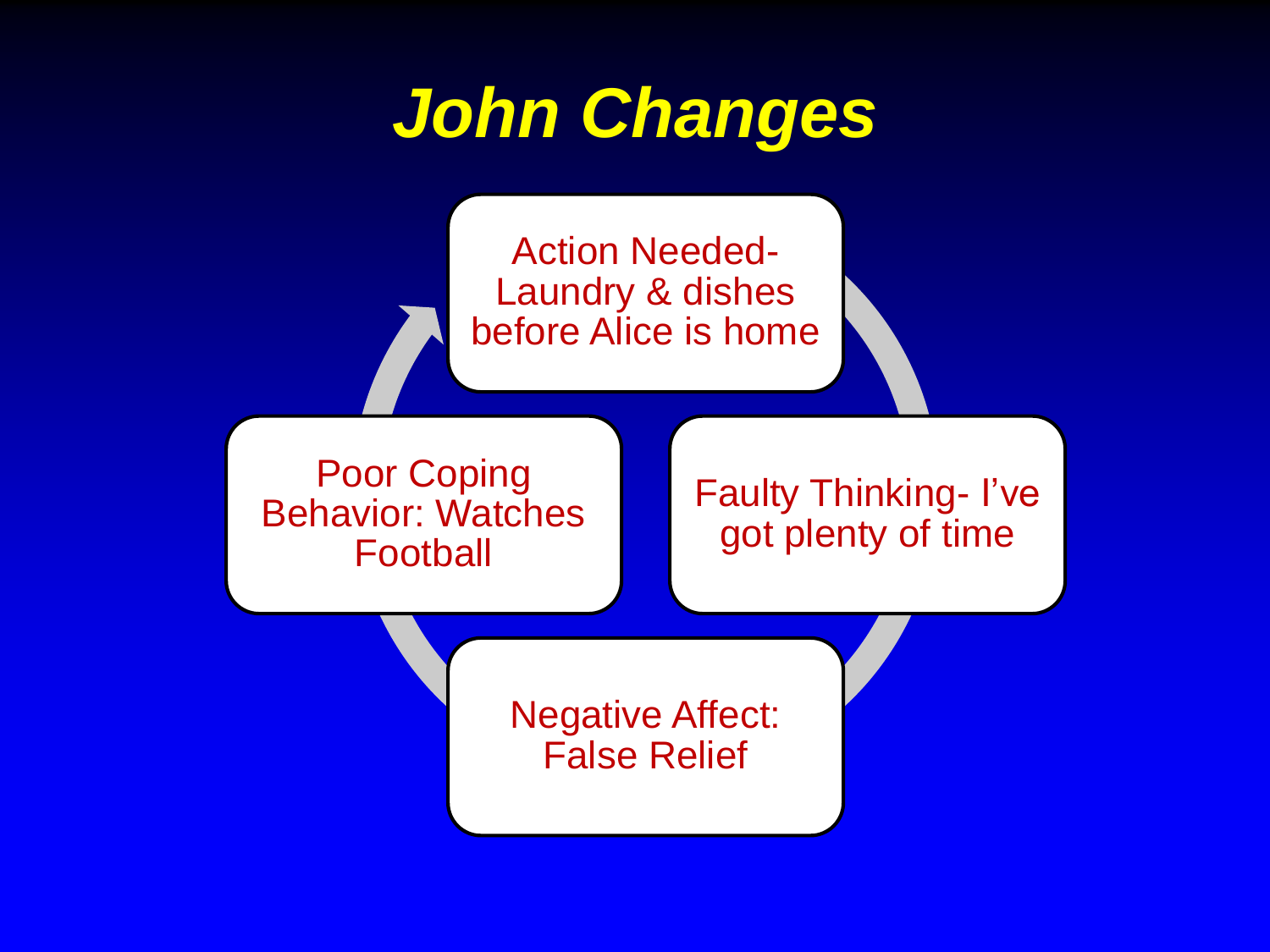#### *John Changes Faulty Thinking*

- **Identify: I've got plenty of time.**
- **Challenge: I have ADHD. I am blind to time. I never have enough time & I never judge time for chores accurately. So this is an false, irrational statement for me.**
- **Reasonable thinking: I need plan, structure, & monitor the time to do the chores. Disregard the "plenty of time thought."**
- **Experiment: I'll plan/ monitor chore time & see if that helps.**
- **Disconfirms his faulty thinking**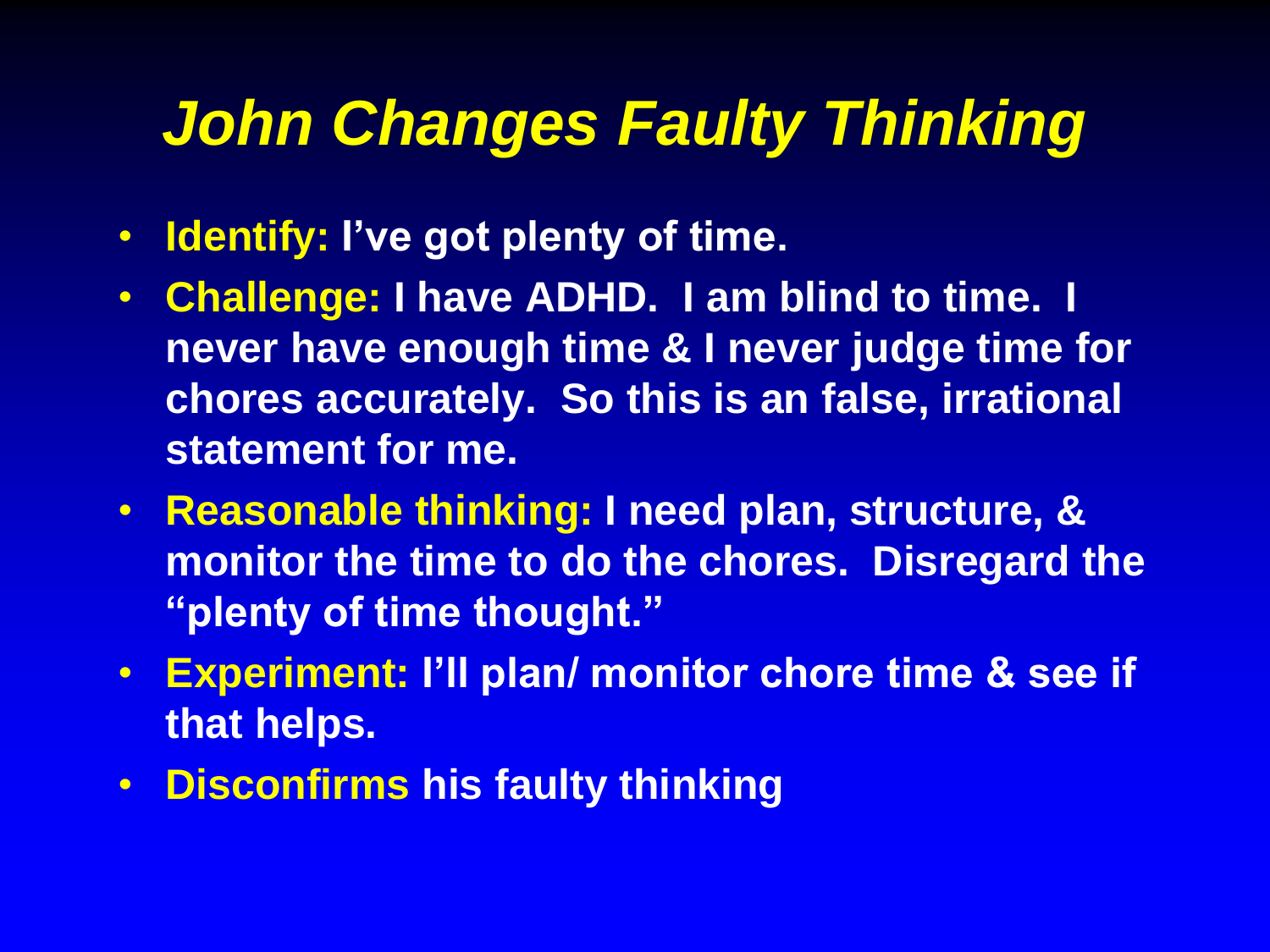#### *John Changes Behavior*

- **Select behavior: Laundry/ dishes done before Alice gets home**
- **Small steps: Put up laundry, rinse dishes, laundry to dryer, finish dishes, put away dry laundry**
- **Divide up time: Washer (35 minutes), Dryer (45 min.). Dishes (20 minutes). Put away clothes (10 min.)**
- **Set alarms on phone: Washer- 1 PM; Dishes- 1:15 PM; Dryer- 1:40 PM. Dishes- 2 PM; Put away clothing- 3 PM.**
- **Set positive incentives: surf web when done.**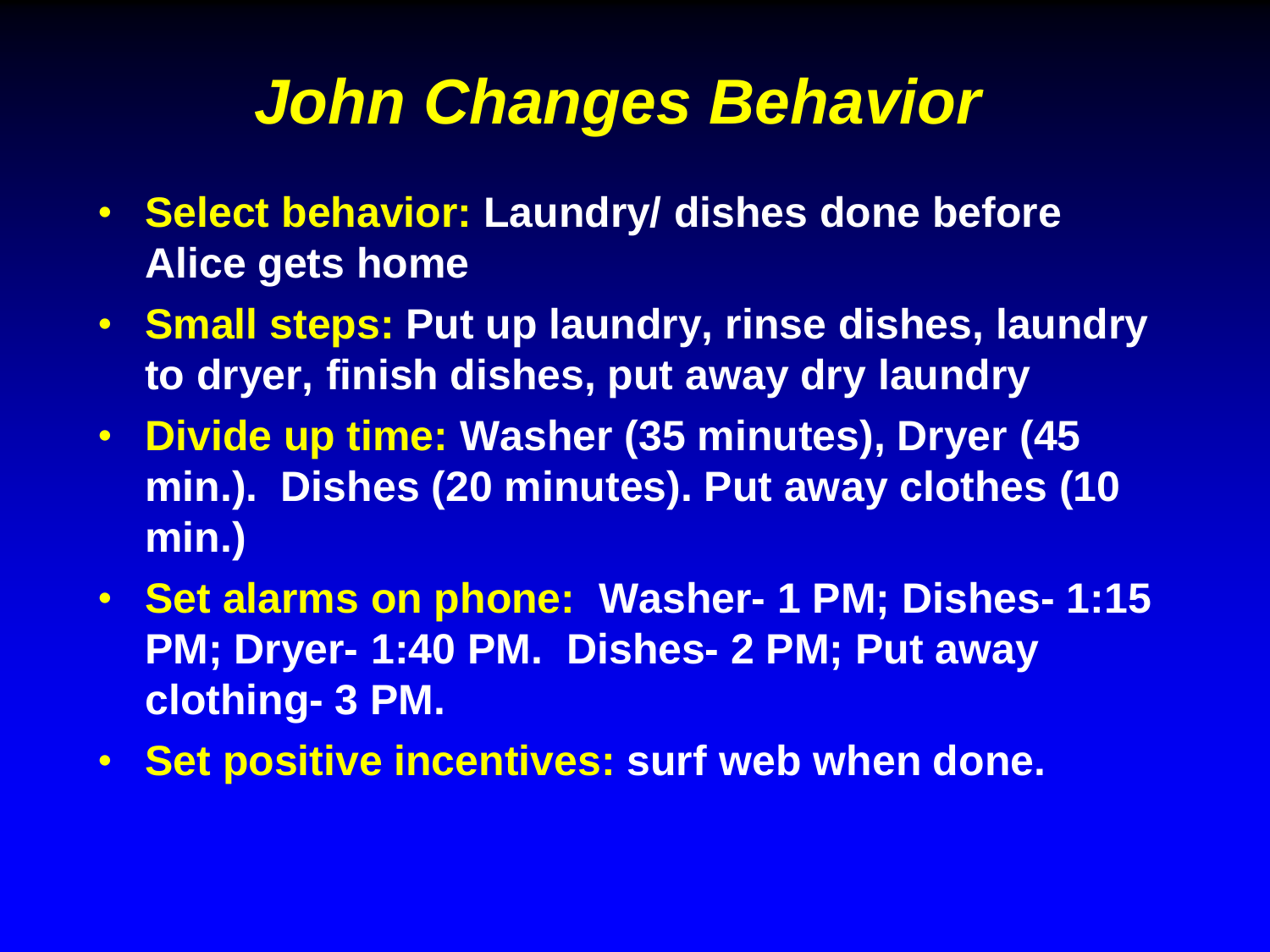

Action Needed-Laundry & dishes before Alice is home

Good Coping Behavior: Follows Laundry, dish plan Good Thinking- I'm bad with time. I will follow my plan.

Positive Affect: **Satisfaction**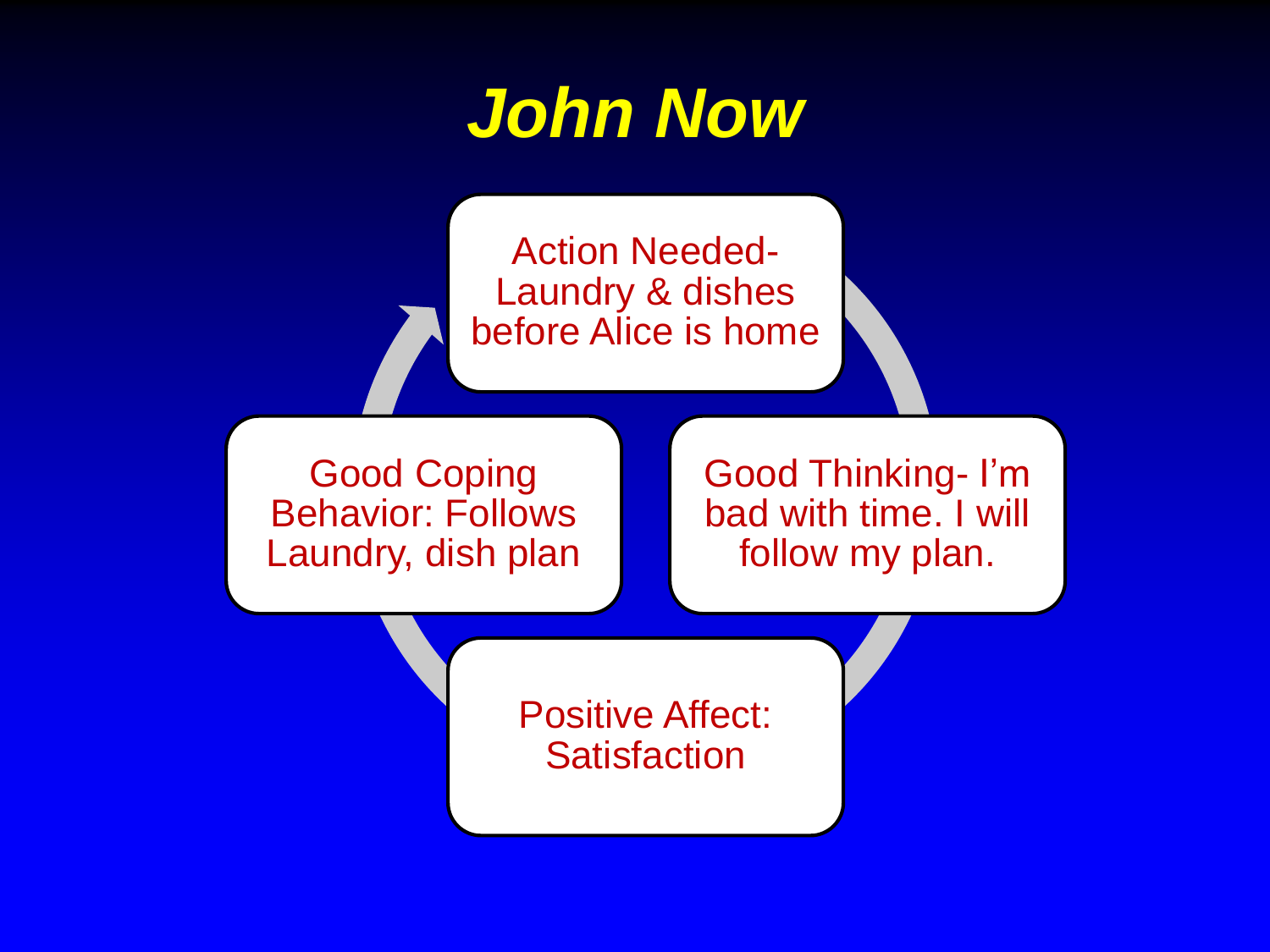

**Sally is overwhelmed in her new position as a web designer for a marketing company. She has her own web design assignments. Because she is good, everyone is asking her for help, distracting her. She never gets her own work done & fails to meet her boss's deadlines. At home are many unfinished projects, a screaming 8 year old son with ADHD, & and angry husband complaining her follow through stinks.**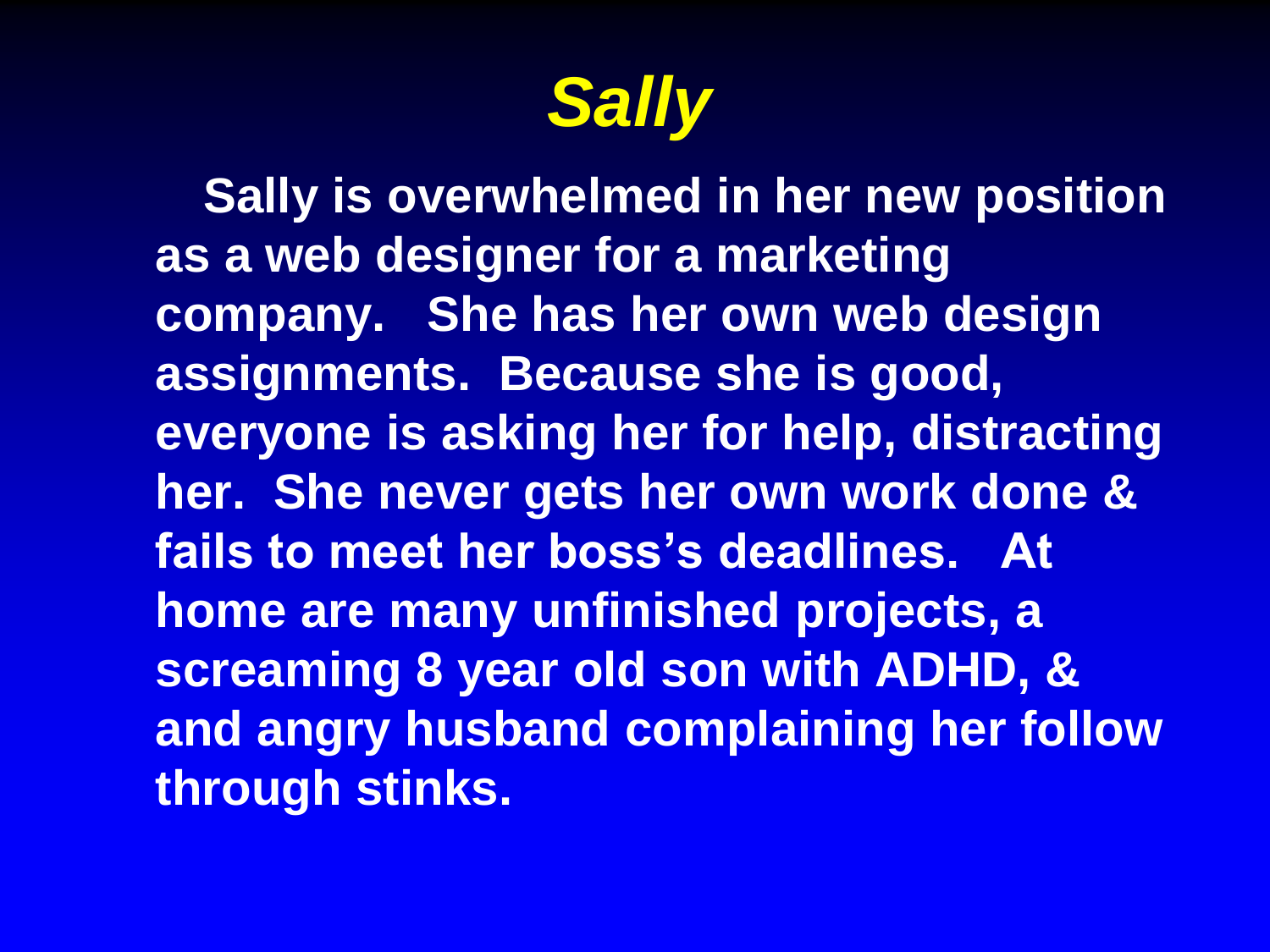*Sally 2*

**Life has always been like this. First, she struggled to make it through school, with her parents always on his case. Then, she struggled in college, dropping out & teaching herself web design. She always knew she was different, but never understand how. After her son was diagnosed with ADHD, she knew he had it too & sought an evaluation.**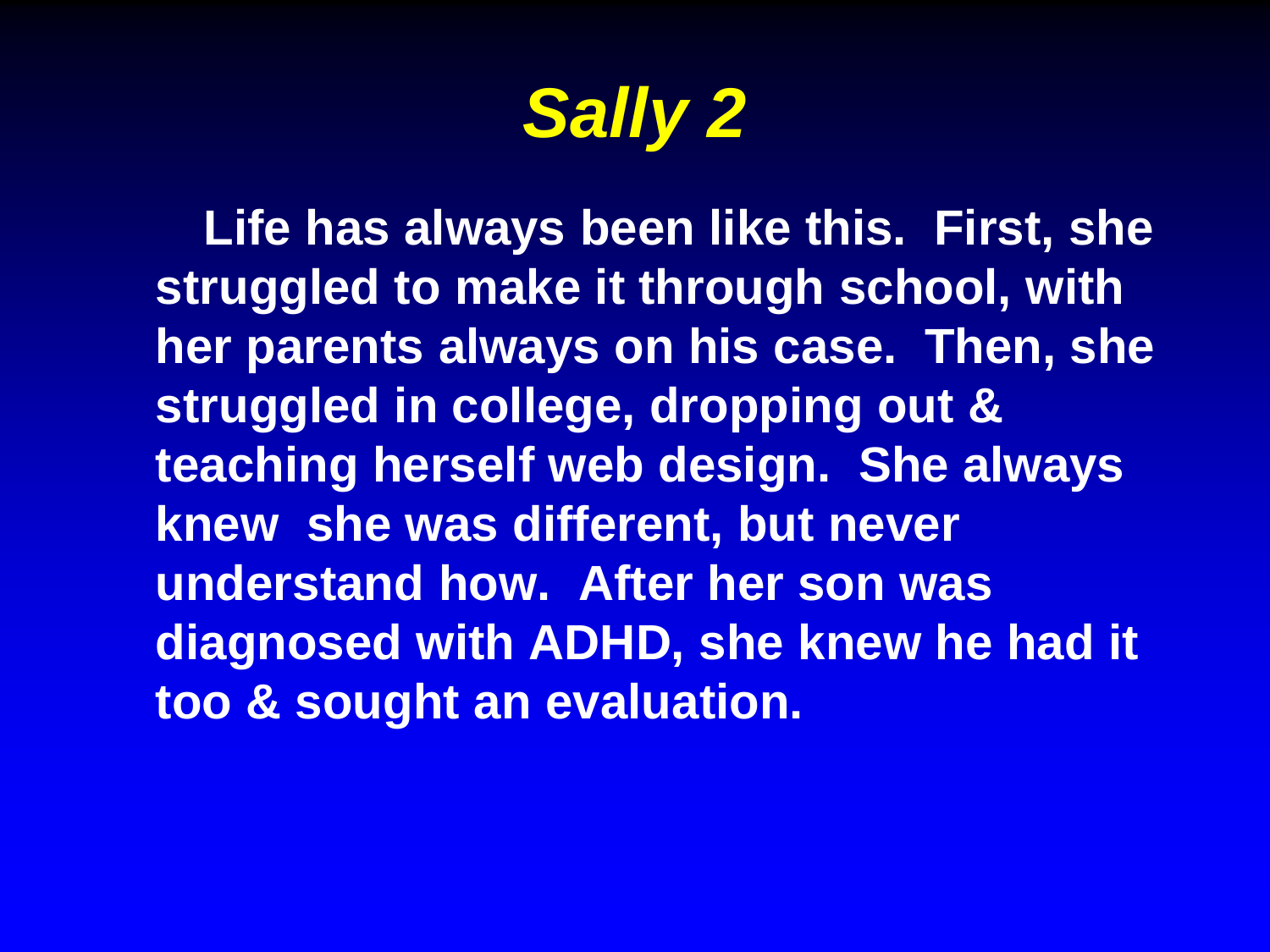*Sally 3*

**Now that she has a diagnosis & some meds,** *what does she do next to change a lifetime of negativity?*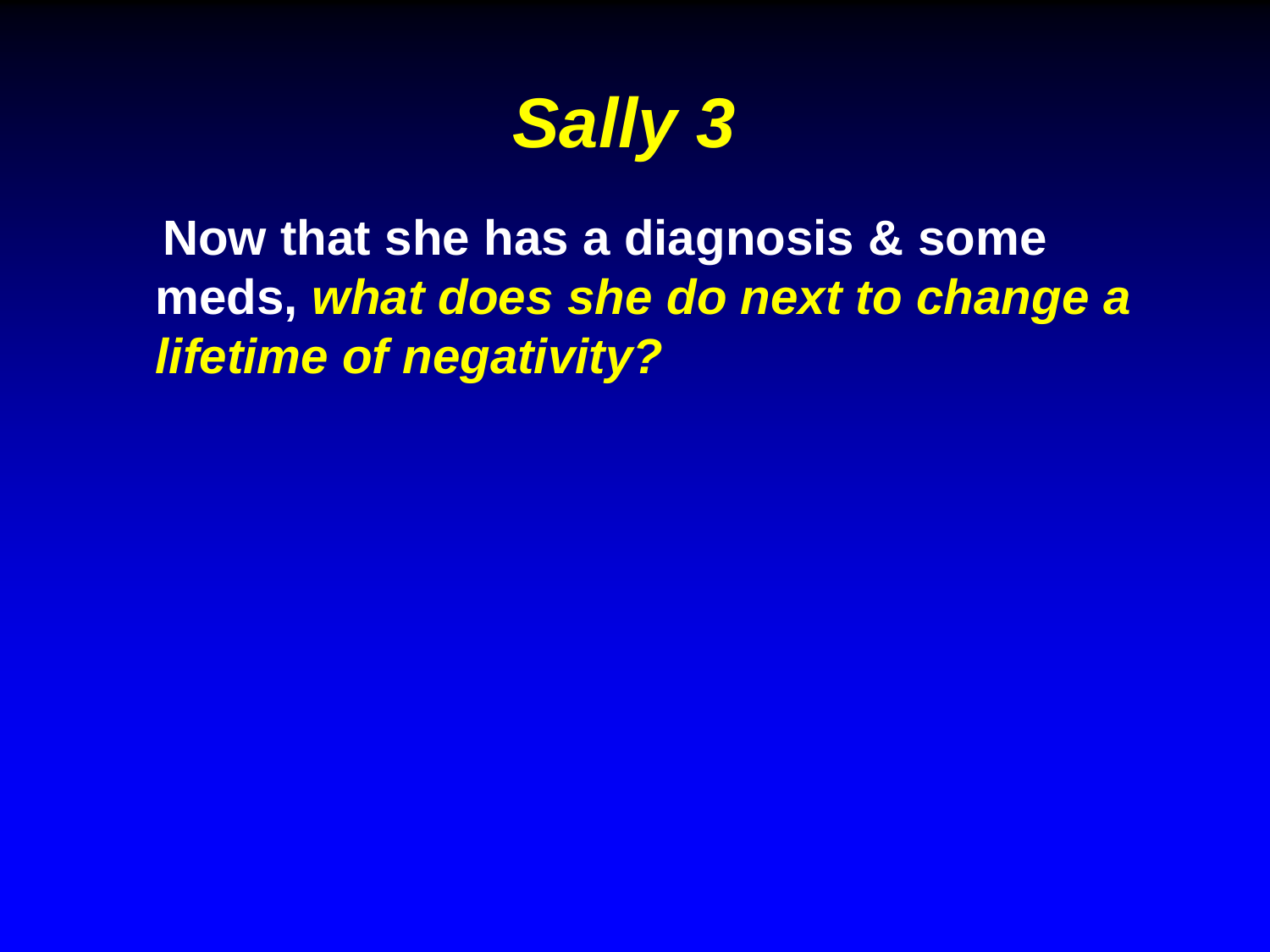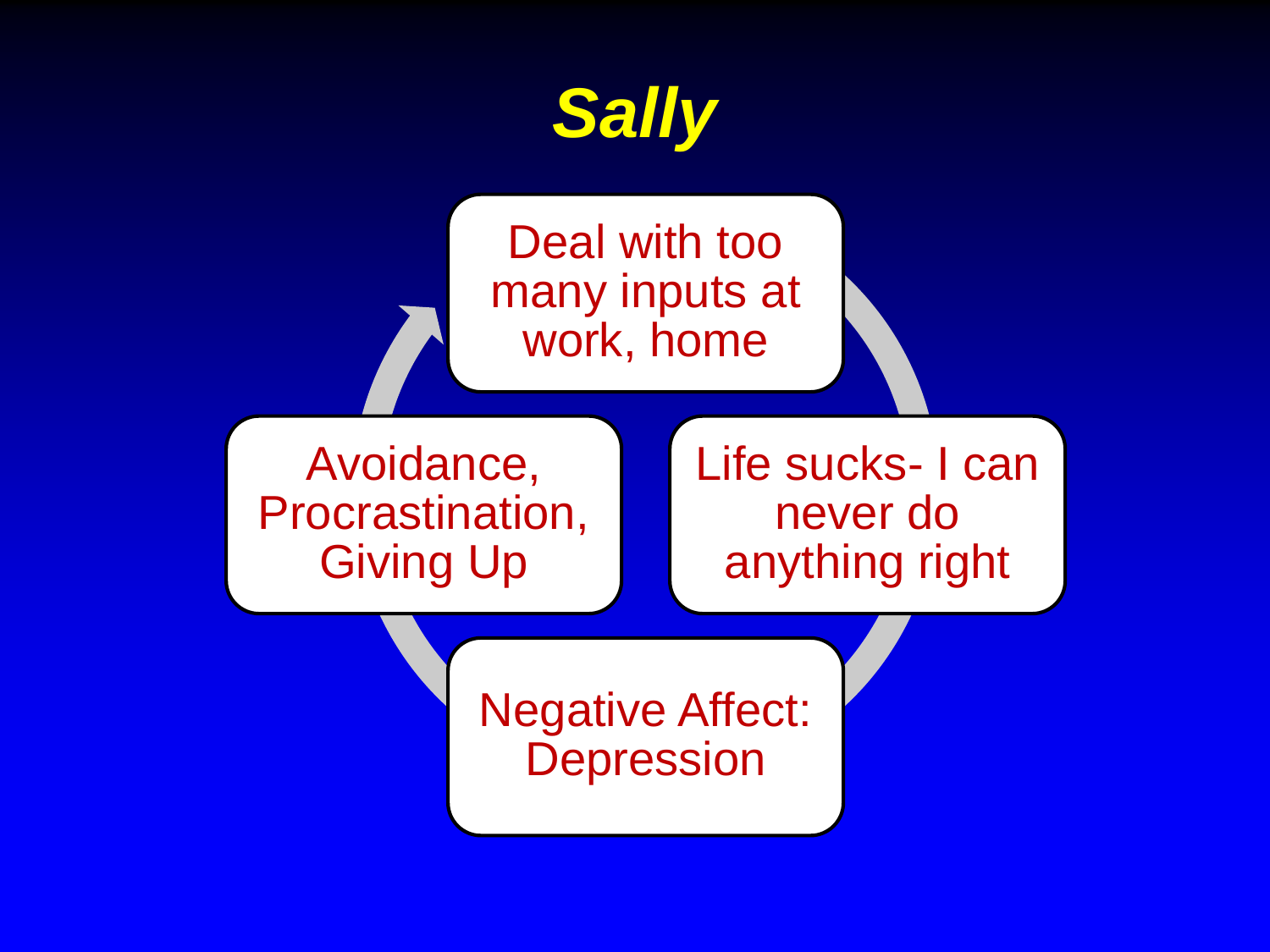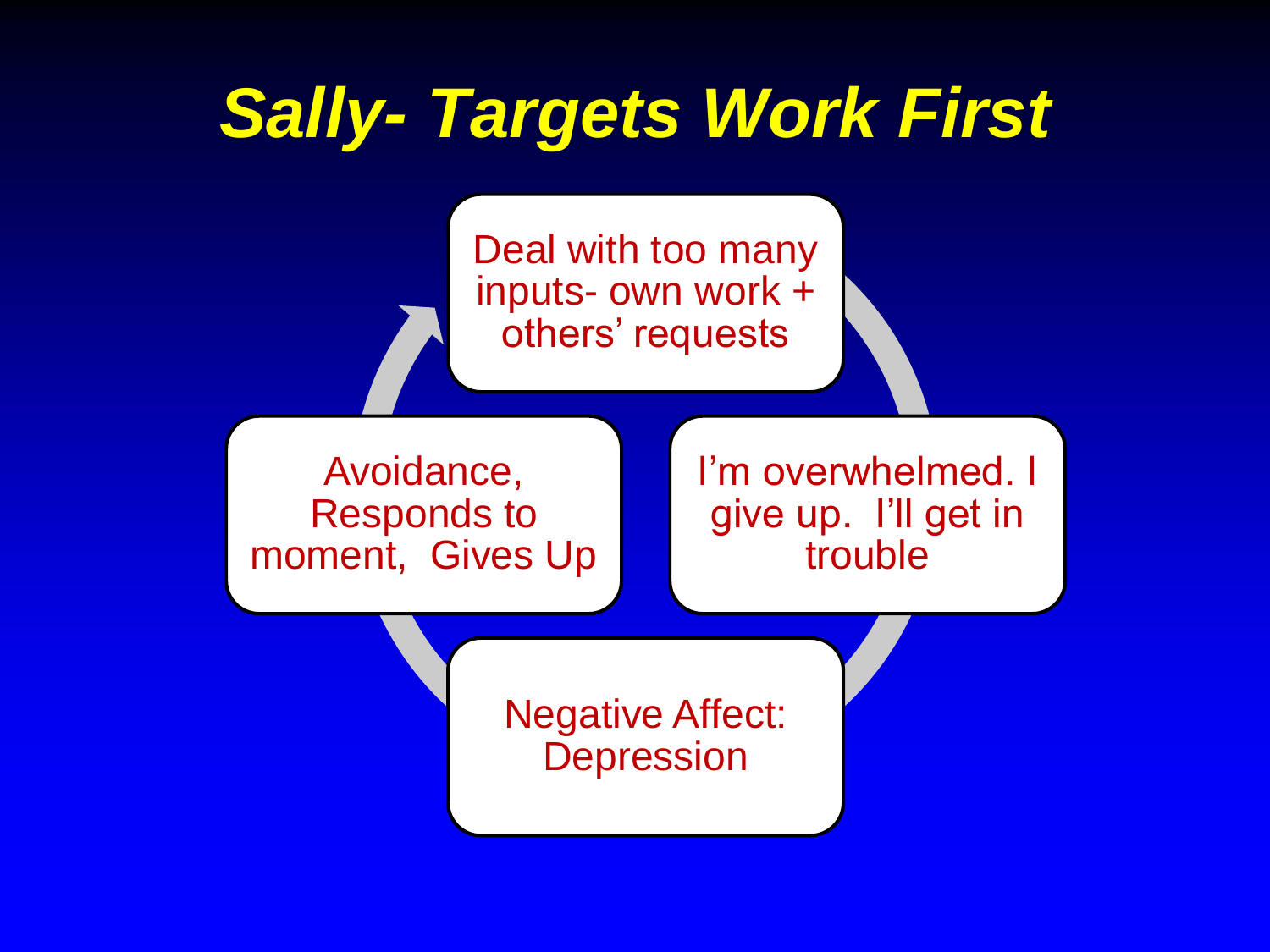### *Sally Selects Target Behaviors*

- **Get her own web design assignments done by deadlines. High priority.**
- **Don't get distracted by others' requests for help.**
- **Learn to set limits on helping others.**
- **Request a room with walls & a door as her office, not an open cubicle that anyone can enter.**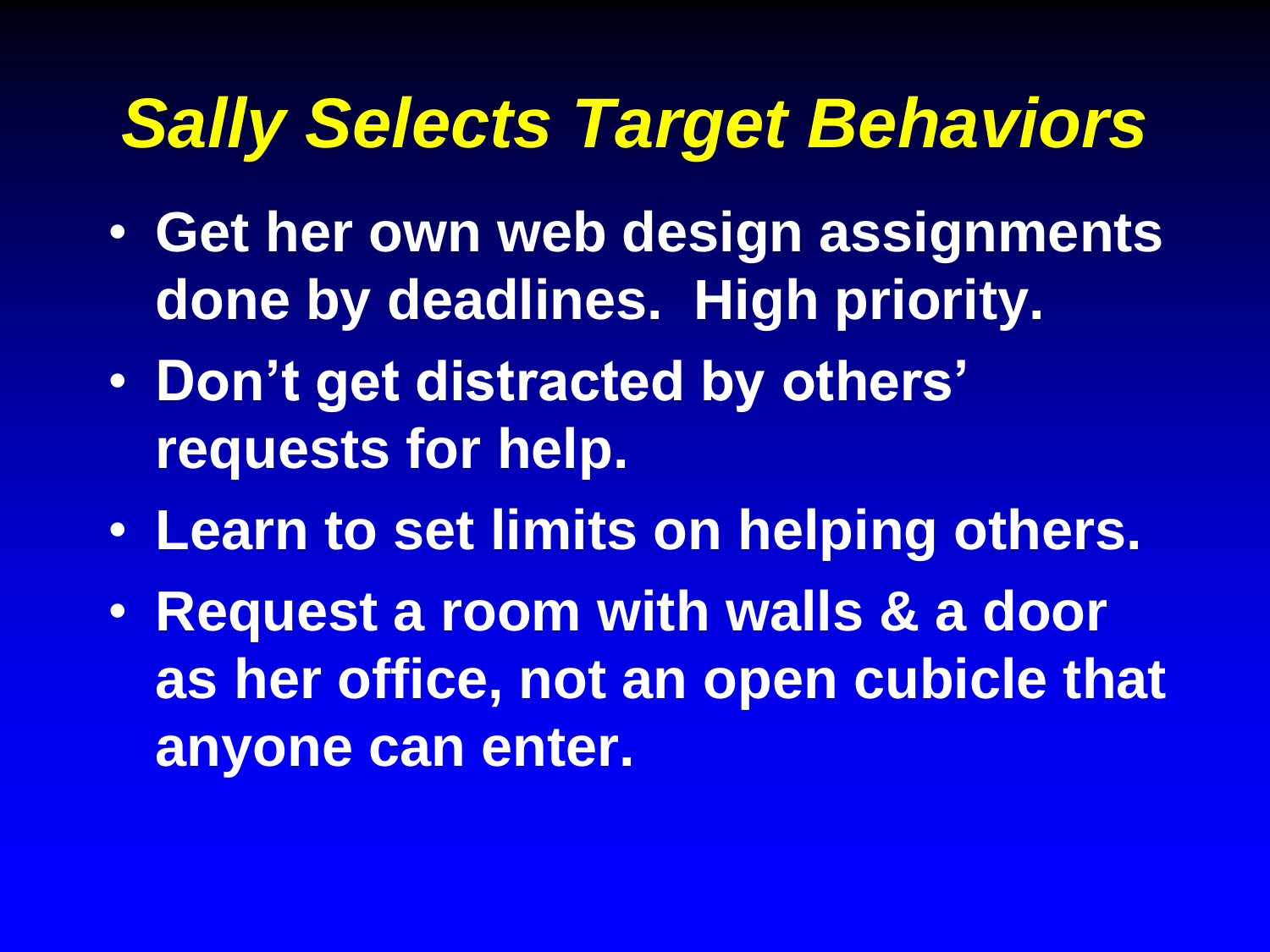### *Sally's New Routines*

- **Make next day's To Do list the night before.**
- **Review & prioritize To Do list upon arriving at the office with AM coffee.**
- **Establish estimated times in work day to complete high priority tasks.**
- **Go through day working through To Do list, checking off each item.**
- **Got an office. Keep office door closed.**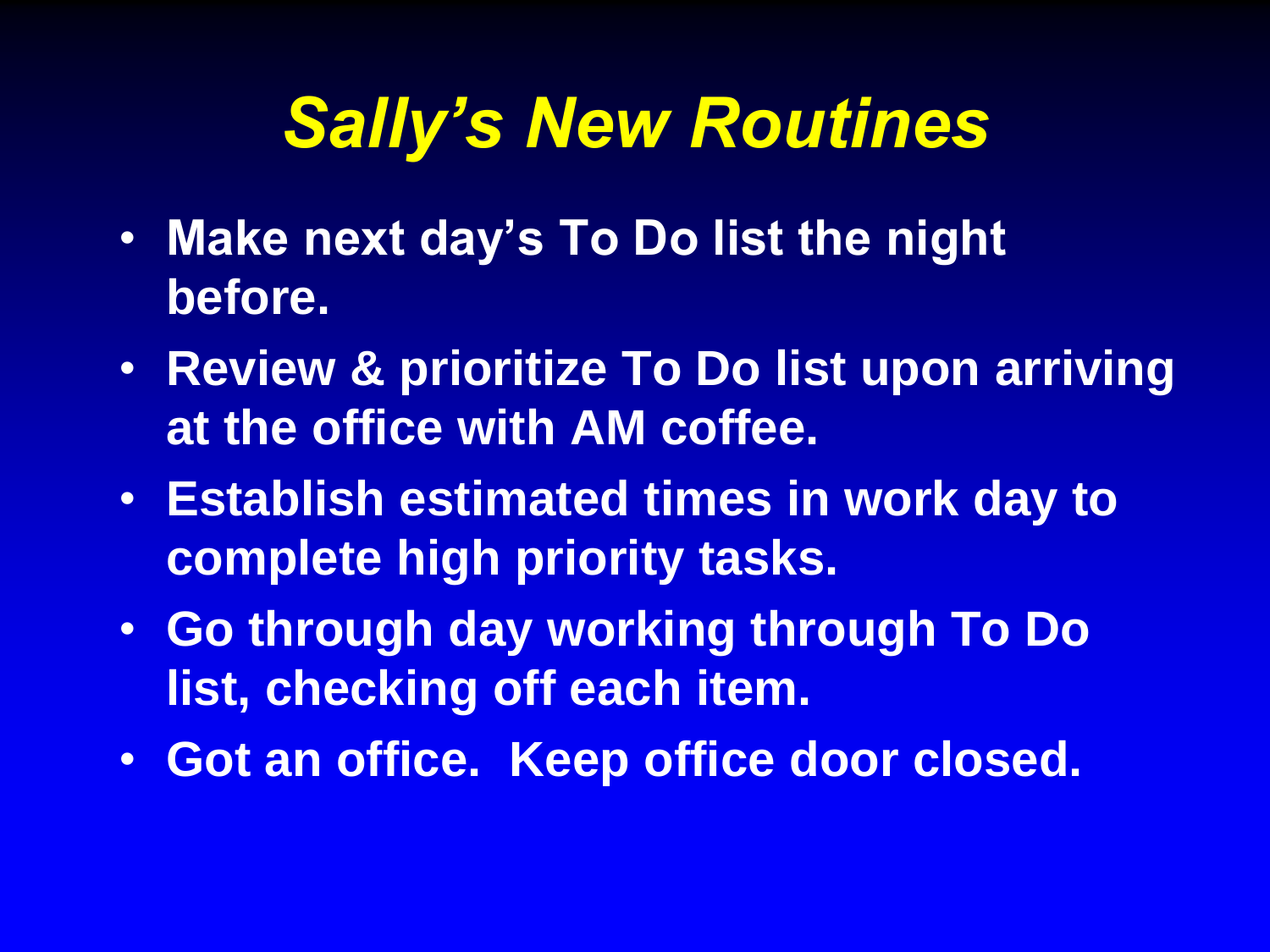# *Interference Control*

- **Establish routine for "fire brigade"**
- **Set up E mail address just for others' requests for help**
- **Ask people to send her such requests by E mail**
- **If still done in person, digitally record the request & listen, putting on To Do List**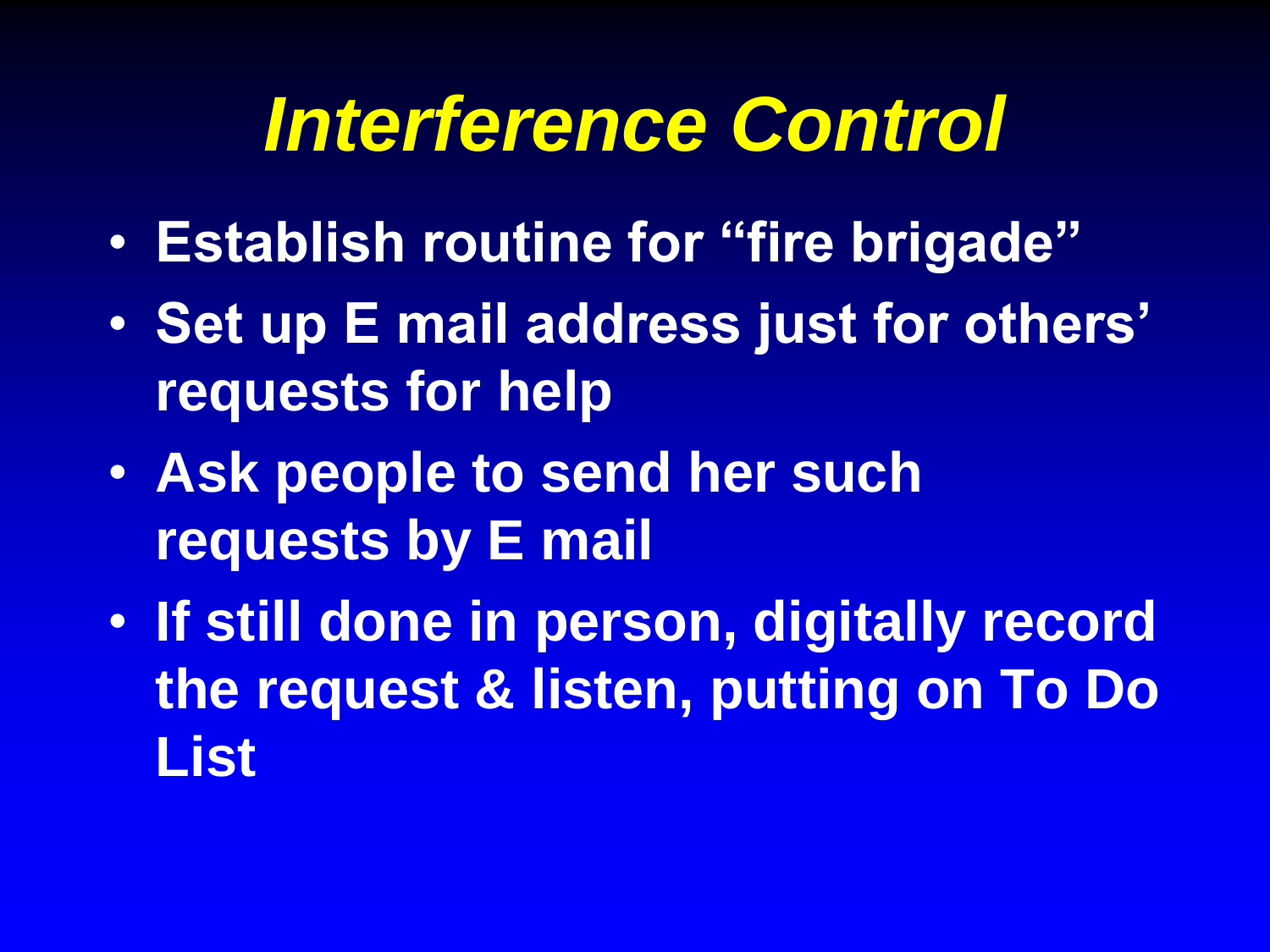# *Challenge Faulty Thinking*

- **Identify: I'm afraid to say No to others because they won't like me.**
- **Challenge: This isn't a popularity contest. I'm here to do my job. So what if they don't like me. I'm being used.**
- **Clear thinking: It's OK to say No or Not Now.**
- **Experiment: Try E mail request system.**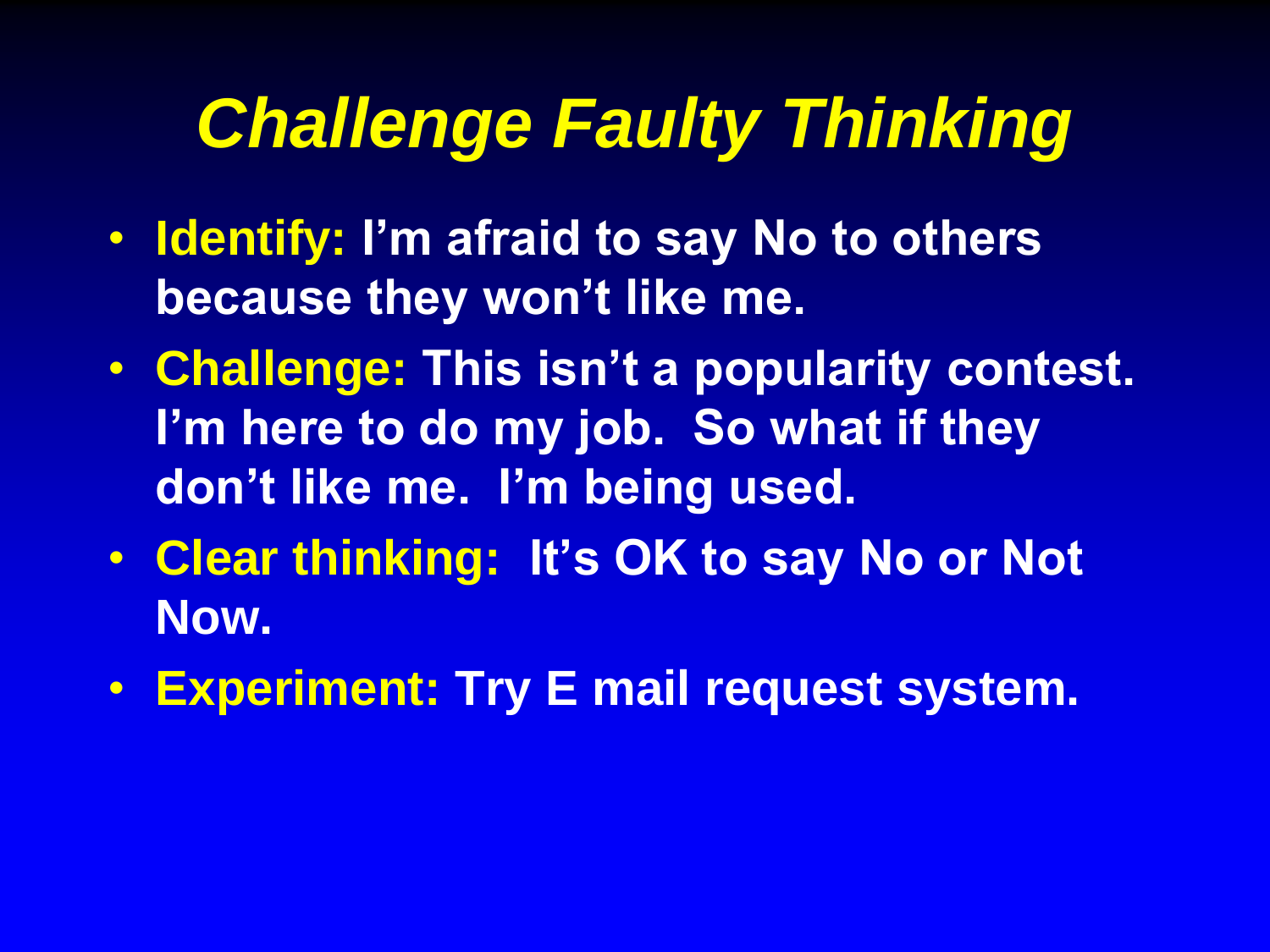# *Outcome for Sally*

- **Got more of her work done**
- **Others only E mailed for help if really needed.**
- **Sally helped others after her own work was done.**
- **She was respected, not disliked, for setting limits. Boss pleased.**
- **Sally felt less overwhelmed.**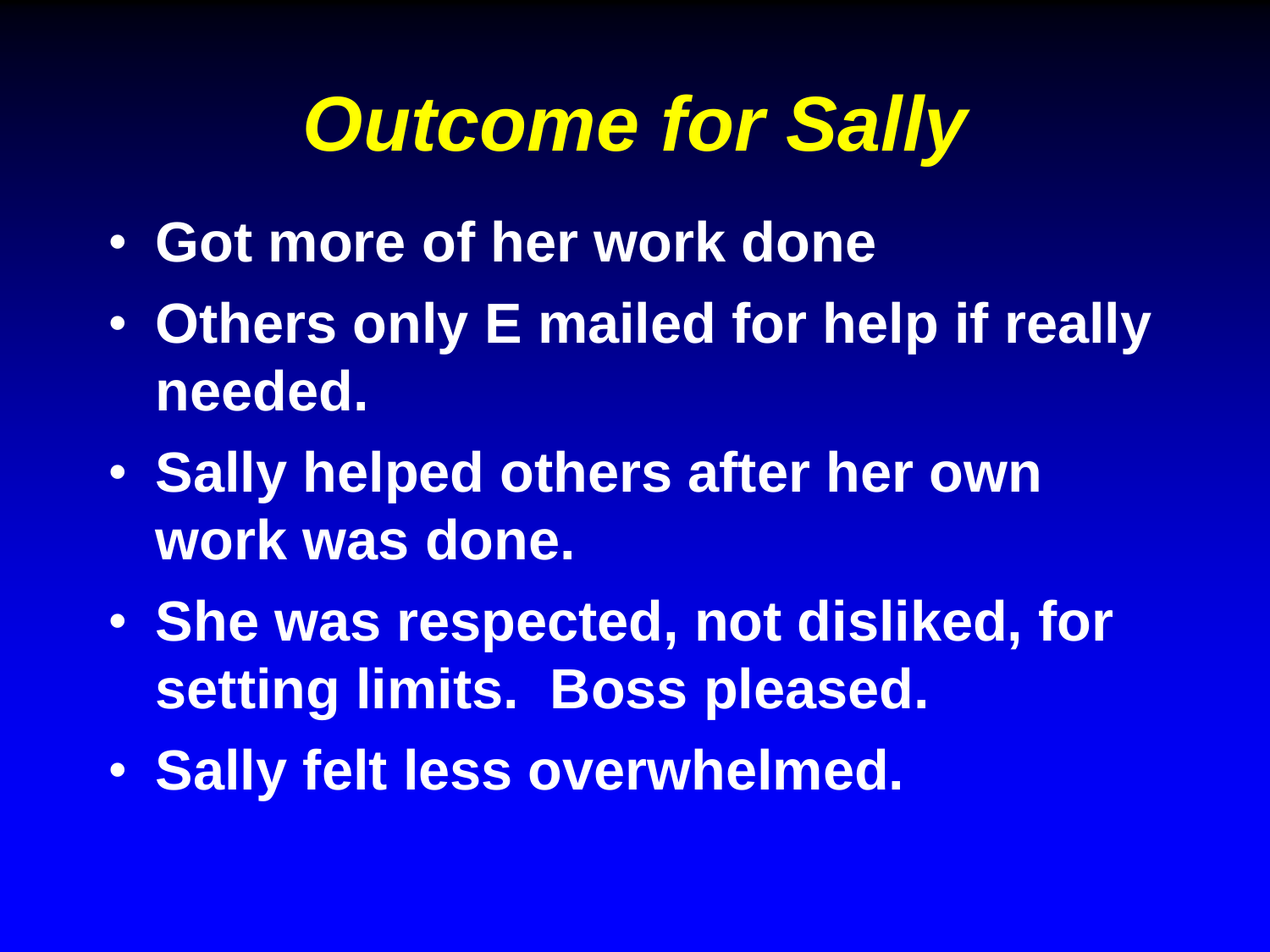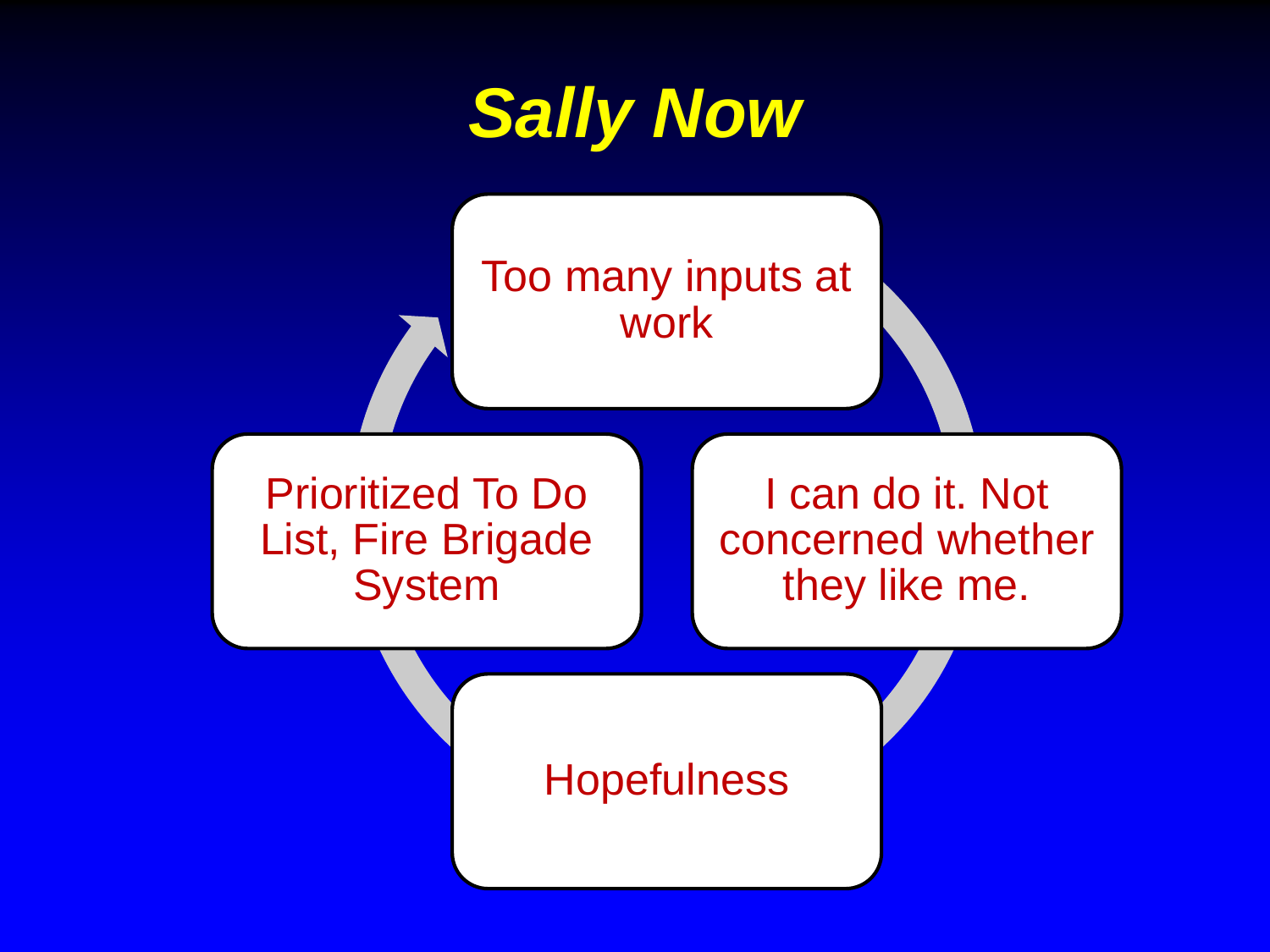# *Break Down Tasks*

- **Choose a complex task from your To Do List**
- **Write out a list of the steps to complete it**
- **Schedule yourself in your calendar to do each step**
- **Build in rewards for effort & completion**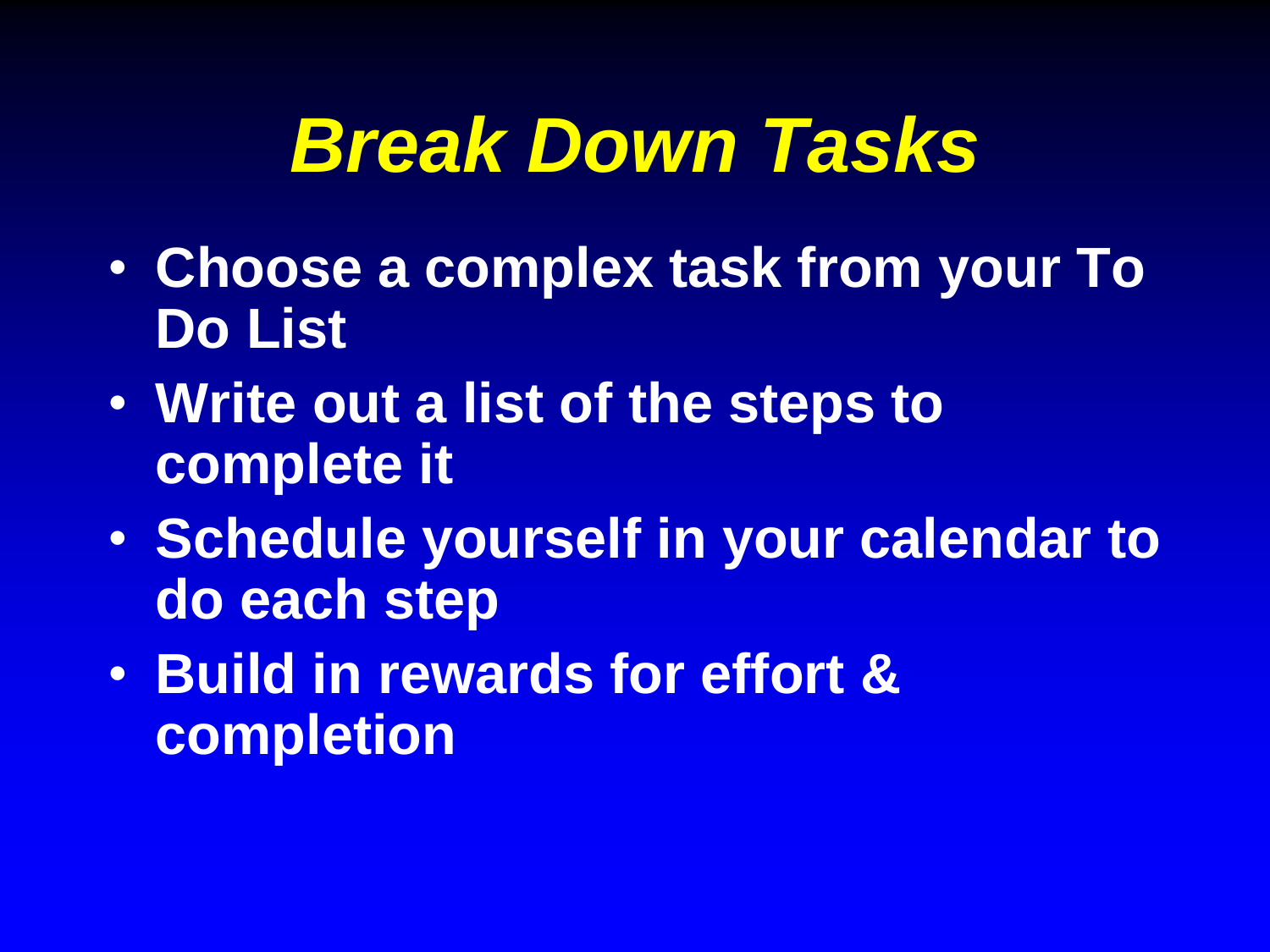### *Steps to Clear The Basement*

- **Divide basement into 4 areas**
- **Buy plastic storage bins & garbage bags**
- –**Label bins for items to keep in each area**
- –**Label trash bags for "Give to Charity." Keep others for garbage** –**Schedule 2 hours per area**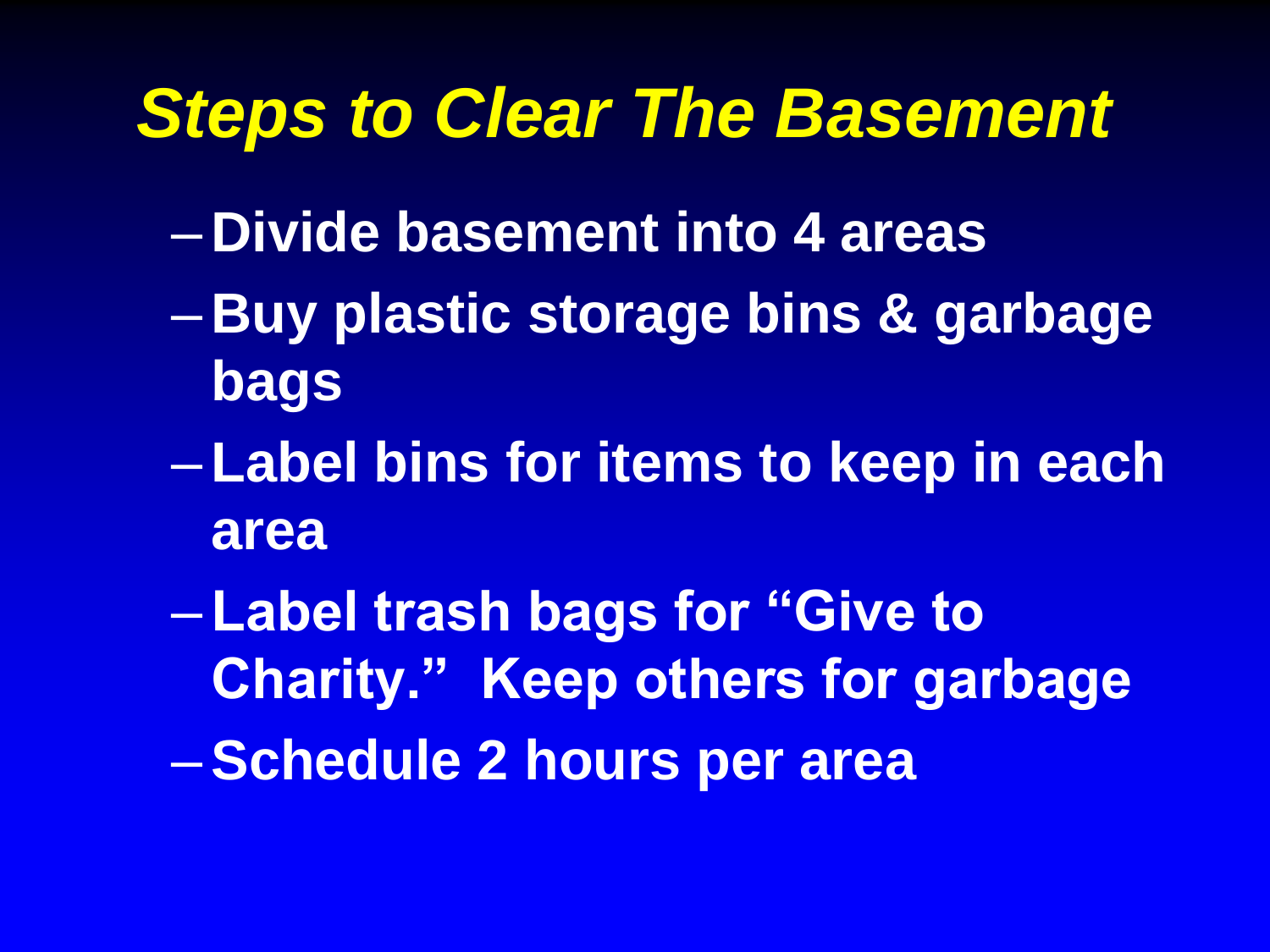### *Basement 2*

- **Work on area at designated time**
- **Arrange for spouse/friend to praise you for effort**
- **Treat yourself and your spouse/friend to dinner out after completing each area**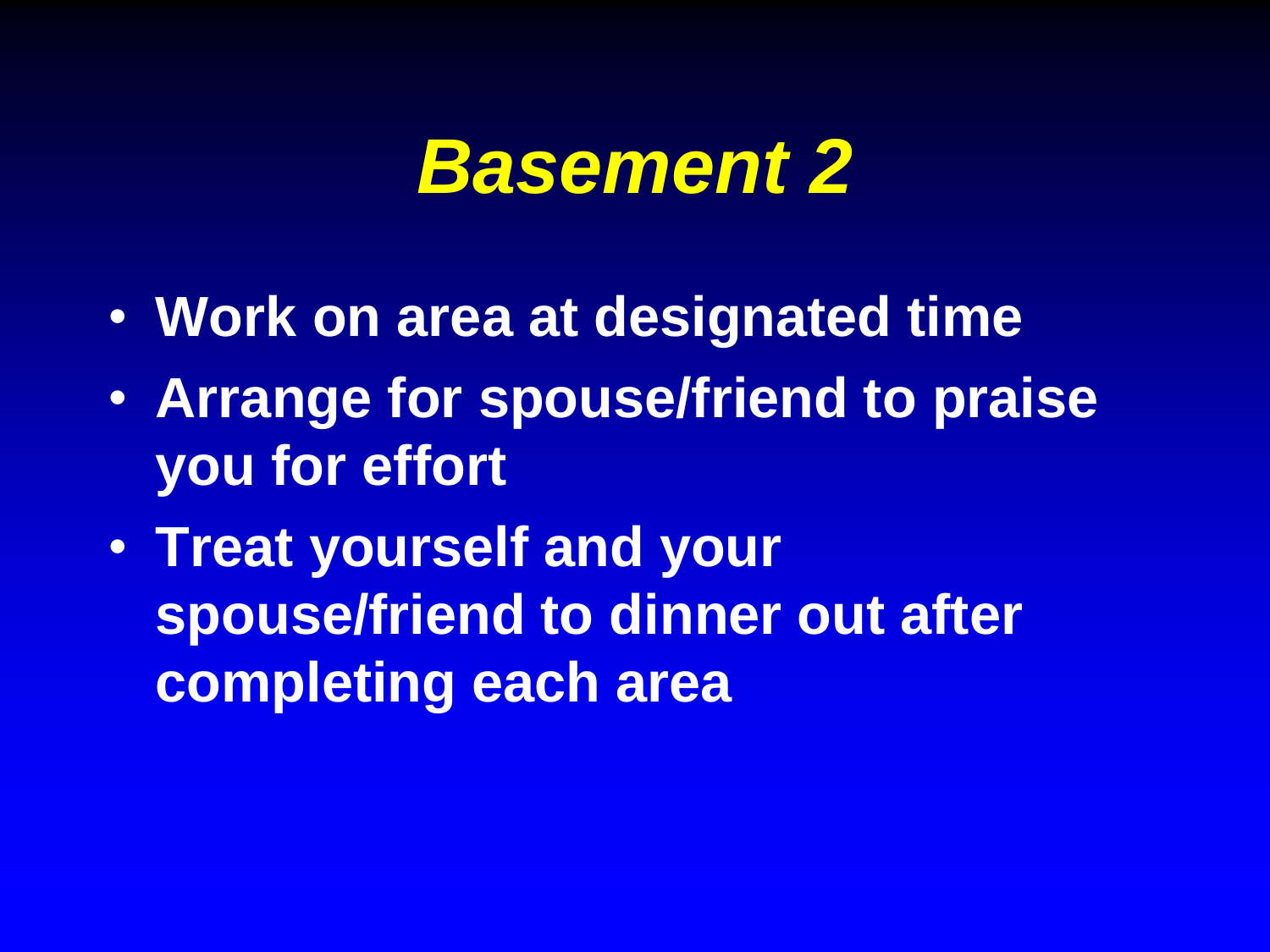# *Routine for the Mail/ Bills*

- **OHIO (not the state)- Only Handle It Once**
- **Pick a place for your Mail Center**
- **Get 2 baskets or trays**
- **Label one "Money Papers" & the other "All Other Mail"**
- **Keep all your bill paying supplies (checkbook, stamps, envelopes nearby)**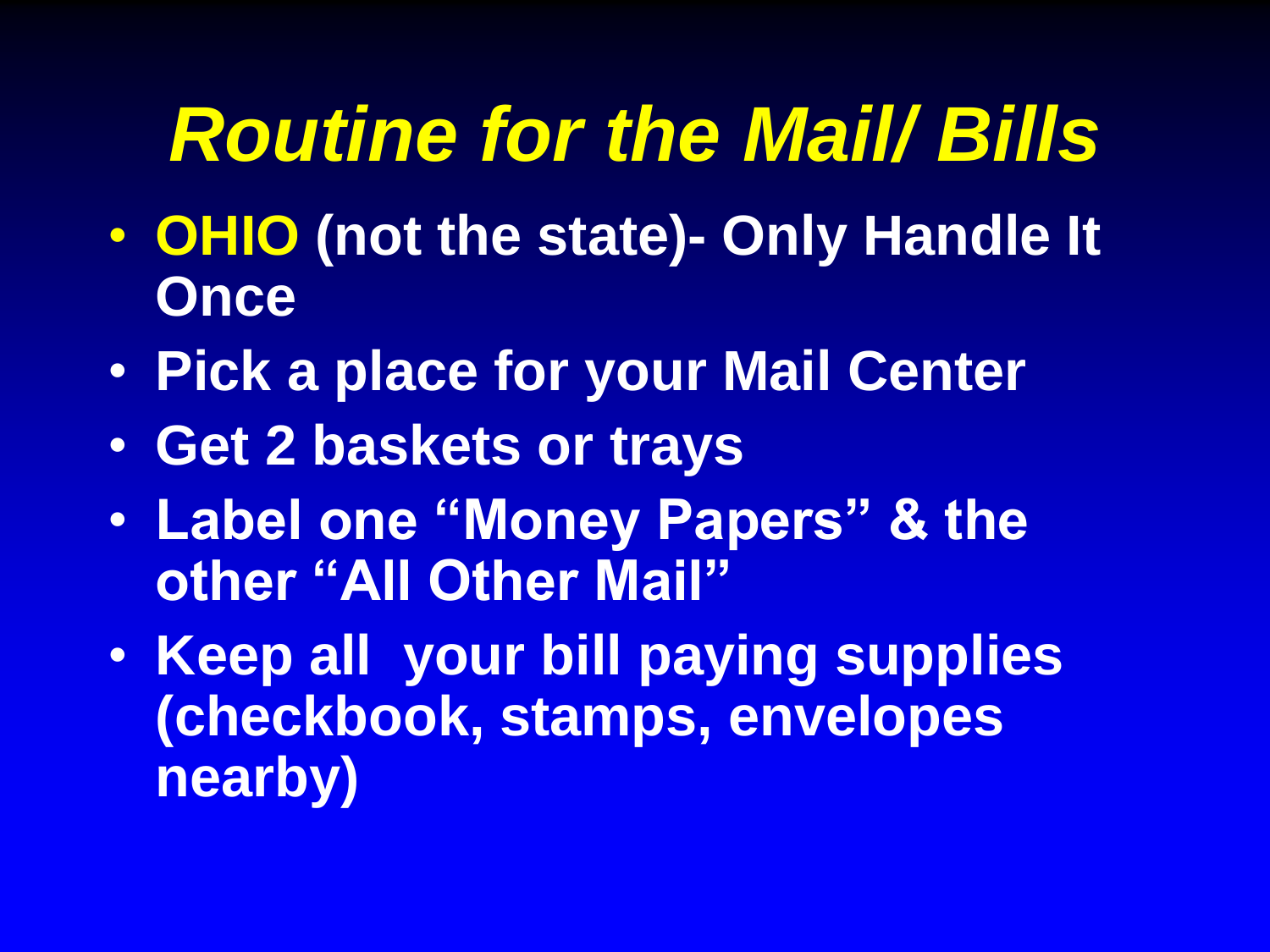# *Mail/ Bills 2*

- **Daily, sort mail into Money vs. Other Papers**
- **Identify 5 times in the week to deal with the mail**
- **Assign 3 of them to Money Mail and 2 to Other Mail**
- **Put them in your calendar**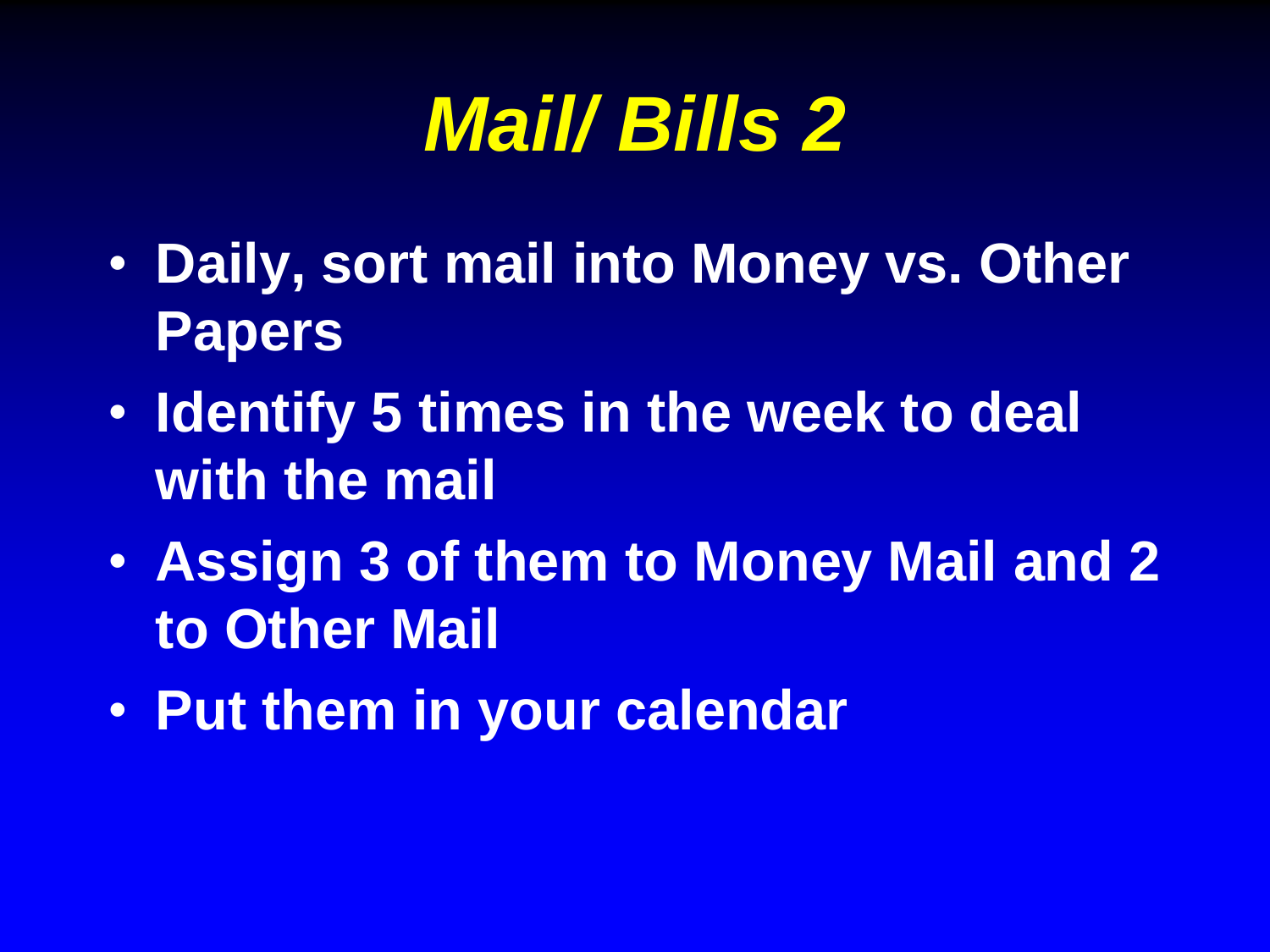# *Mail/ Bills 2*

- **On Bill Days, read the Money Mail, pay bills, make phone calls, etc.**
- **On Other Mail days, read the other mail, trash it, file it, make phone calls, etc.**
- *Coordinate this with your spouse so you can work as a team on mail/ bills*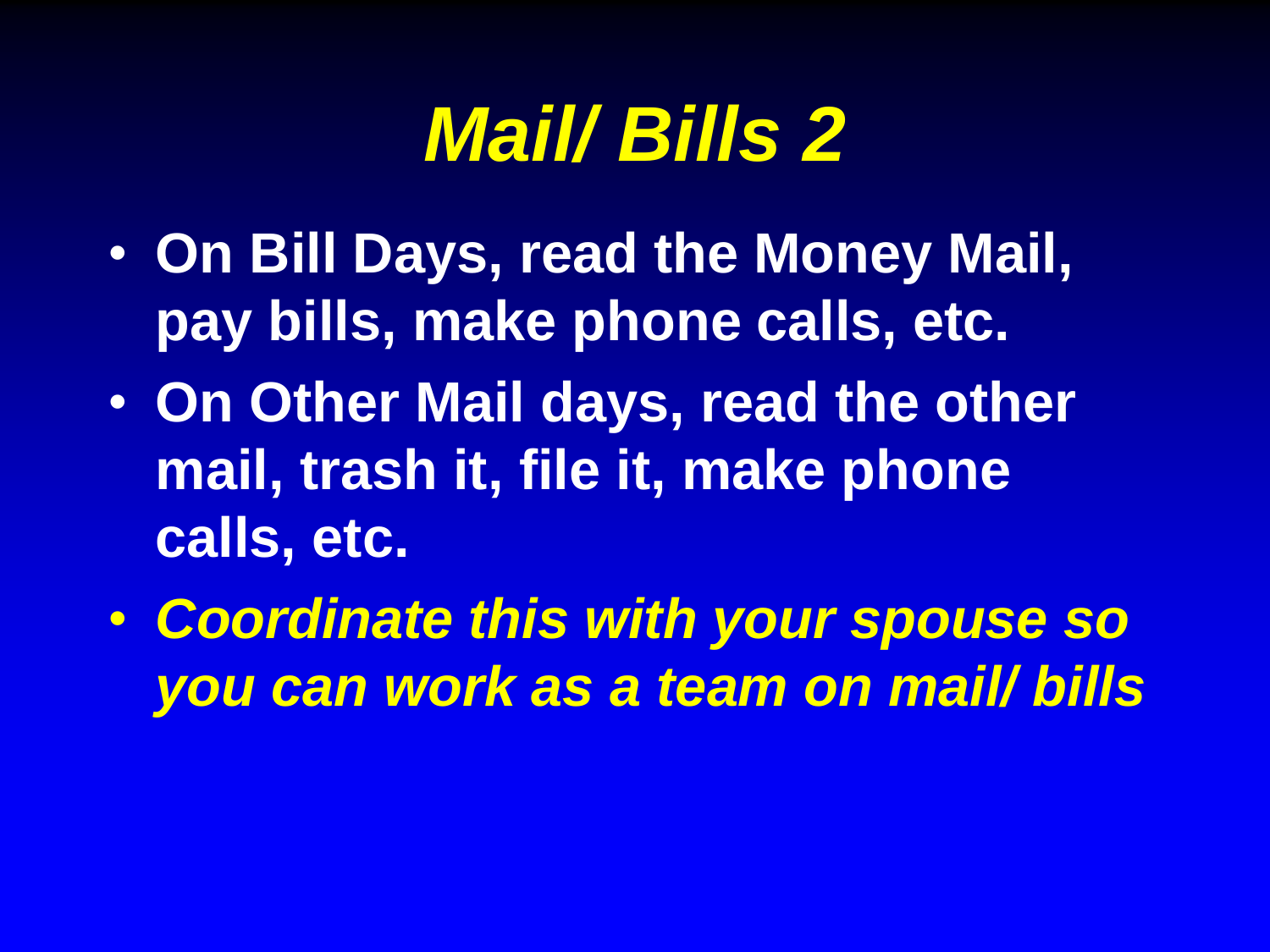#### *Behavior Change*

- ✓ **Use memory-management tools: alarms on devices, e-mail reminders, placing items in plain sight, sticky notes, etc.**
- ✓ **Use a calendar/ planner with To-Do lists. Update as a couple. Electronic or paper and pencil- whatever works**
- ✓ **Always carry your calendar/ planner**
- ✓ **Establish a daily routine for the mail. Divide into "money papers" versus everything else. Deal with "money papers" on the spot."**
- ✓ **Establish daily check in times and weekly calendar checks with your partner**
- ✓ **Agree that your partner will call or page you as a reminder on certain occasions.**
- ✓ **Break big tasks into chunks; schedule each. If you need help doing this, ask your partner**
- ✓ **De-clutter the home. Streamline. Label.**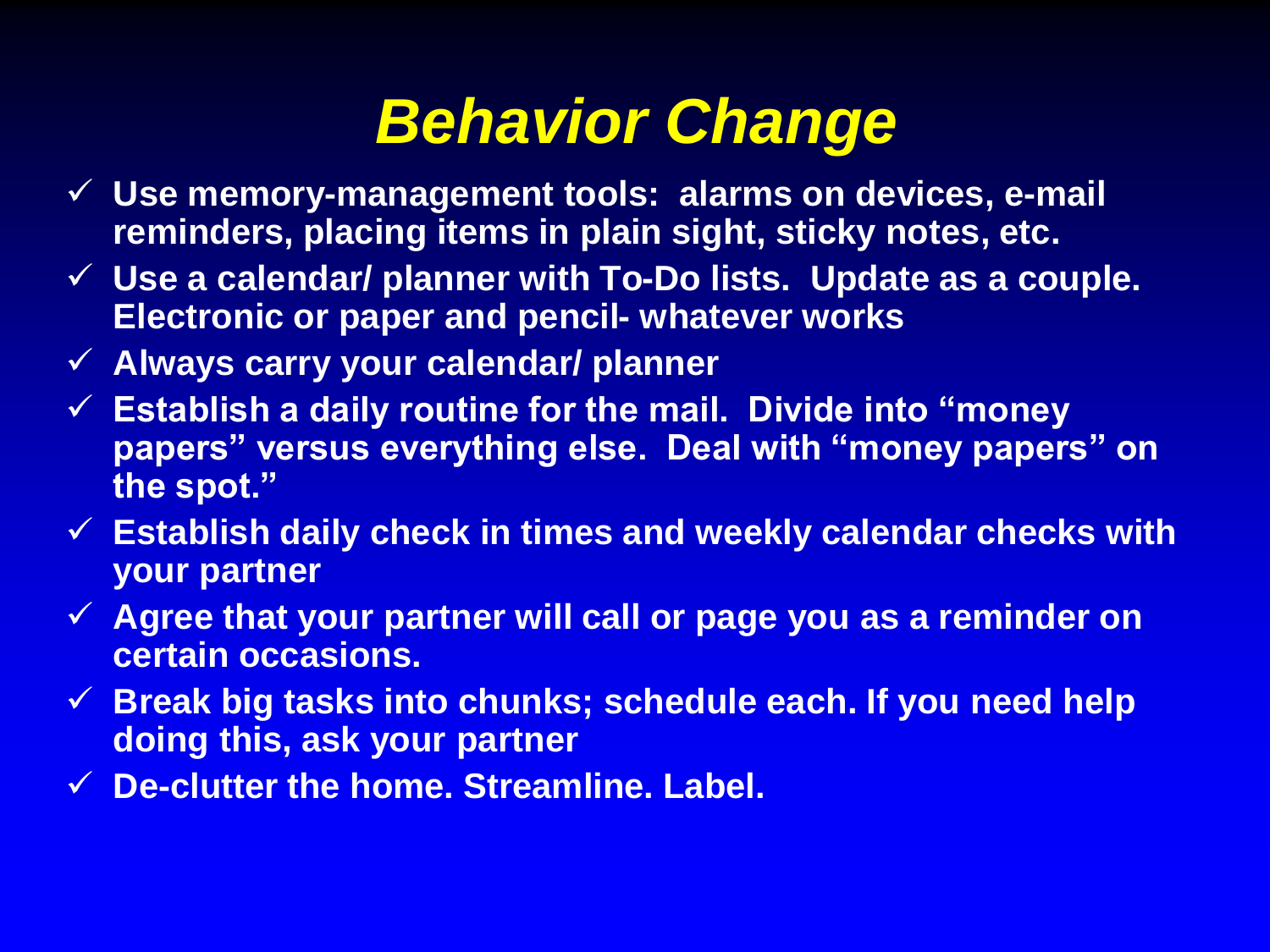#### *Summary*

- **CBT for ADHD helps us change faulty thinking that prevents coping with ADHD.**
- **Can help us manage our health better**
- **Can help us at work and at home**
- **May contribute to better relationships**
- **Works well together with medication**
- **Really does not have any side effects**